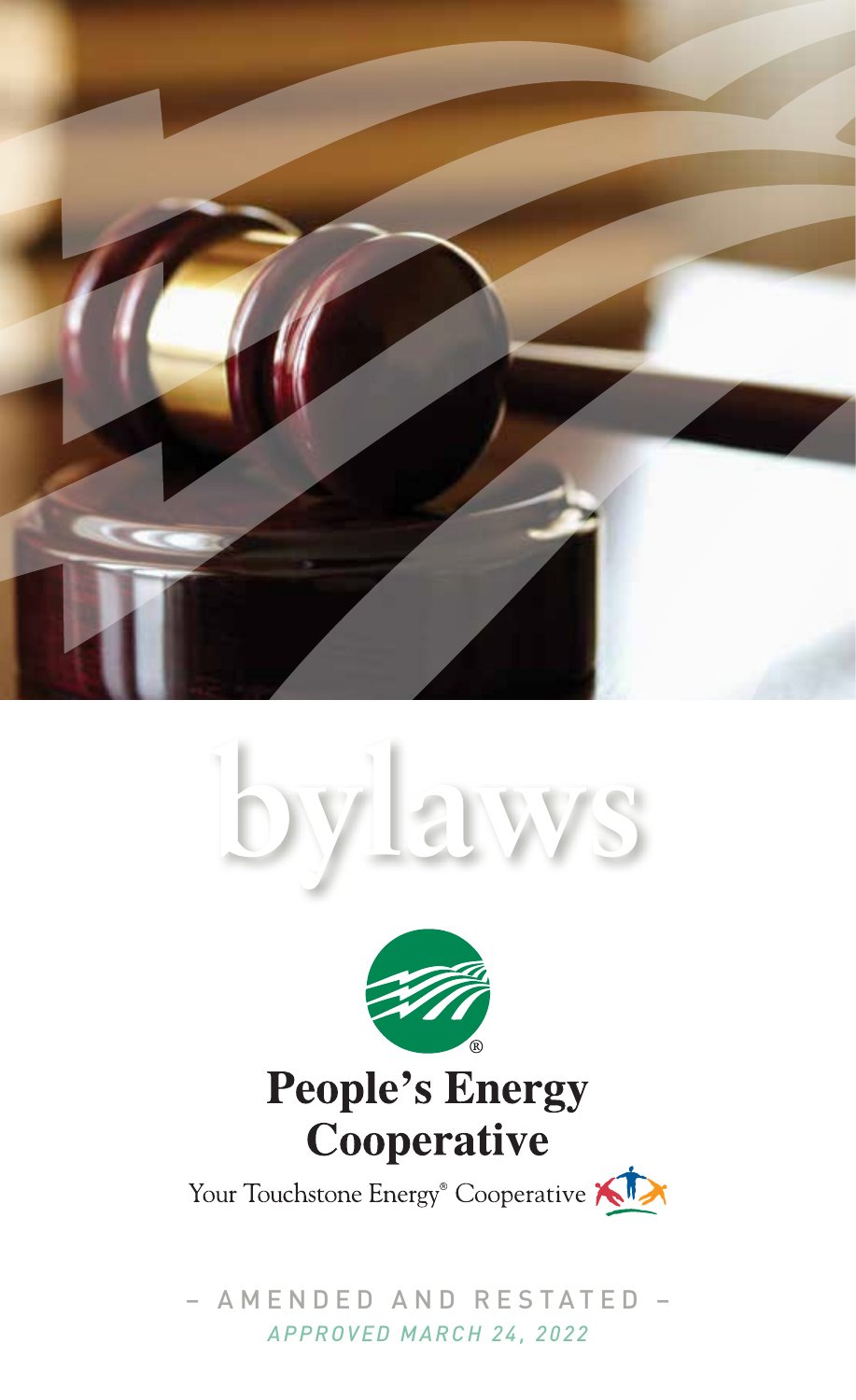# by•law

(noun) *The* written rules *for*  conduct of a corporation, *association,* partnership *or any* organization*. Bylaws generally* provide *for meetings,*  elections *of a board of*  directors and officers*, filling vacancies,* notices*, types and*  duties of officers*, committees, assessments and other* routine conduct*. Bylaws are, in effect,*  a contract among members*, and must be* formally adopted *and/or amended.*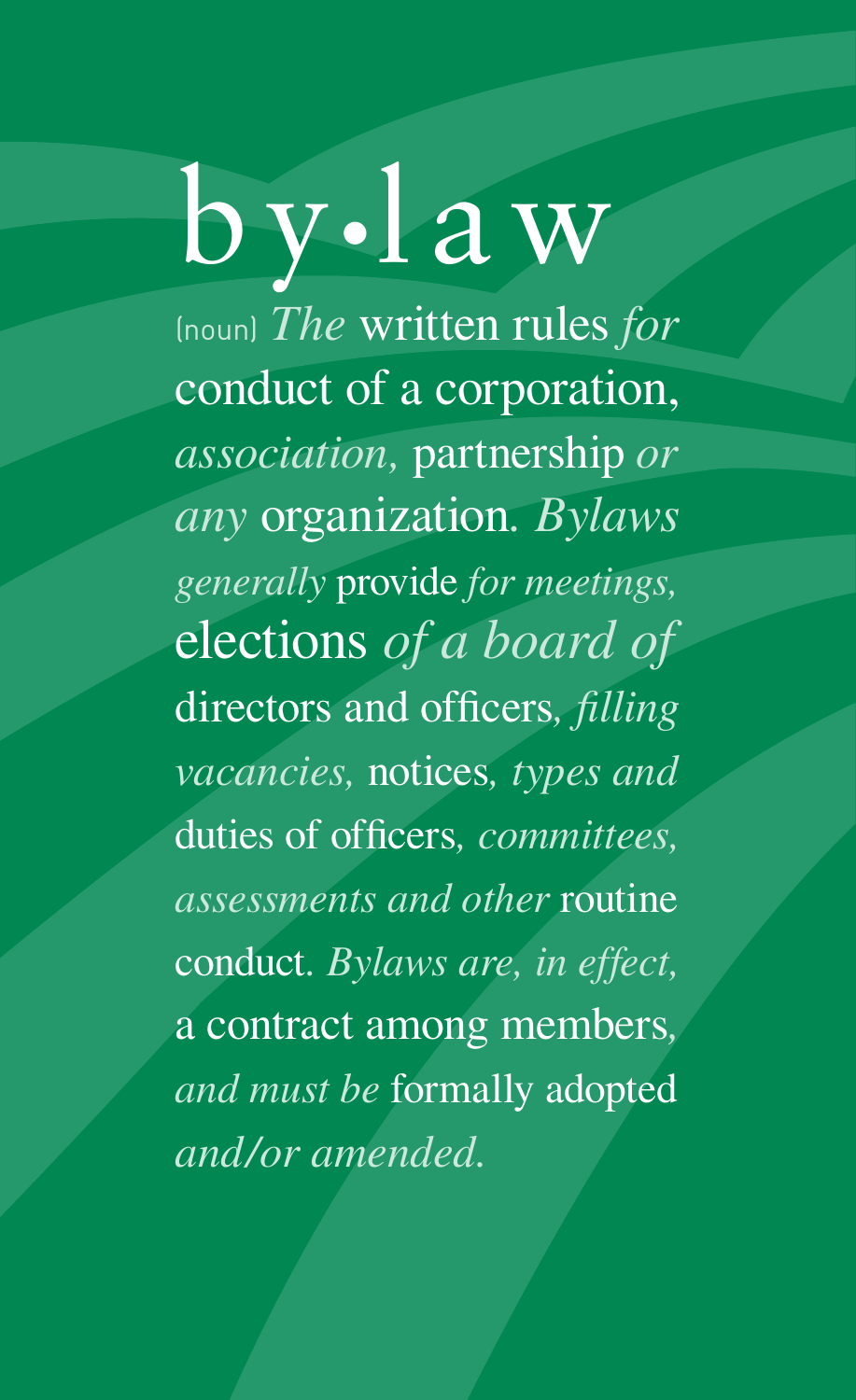## contents

## PEC MEMBER BYLAWS:

| Article 1.<br><b>Members</b> $(1.1 - 1.6)$                                                                              | 1  |
|-------------------------------------------------------------------------------------------------------------------------|----|
| Article 2.<br>Right and Liabilities of Members (2.1 - 2.8)                                                              | 3  |
| Article 3.<br>Meeting of Members (3.1 - 3.13)                                                                           | 5  |
| Article 4.<br>Board of Directors $(4.1 - 4.14)$                                                                         | 9  |
| Article 5.<br>Meetings of Directors (5.1 - 5.6)                                                                         | 14 |
| Article 6.<br><b>Officers</b> $(6.1 - 6.10)$                                                                            | 15 |
| Article 7.<br><b>Contracts</b> $(7.1 - 7.3)$                                                                            | 17 |
| Article 8.<br>.<br>Non-Profit Operation (8.1 - 8.3)                                                                     | 17 |
| Article 9.<br><b>Disposition of Property and Other Significant Acts</b>                                                 | 20 |
| Articles 10-14.<br>10: Waiver of Notice 11: Fiscal Year 12: Membership<br>in Other Organizations 13: Seal 14: Amendment | 21 |

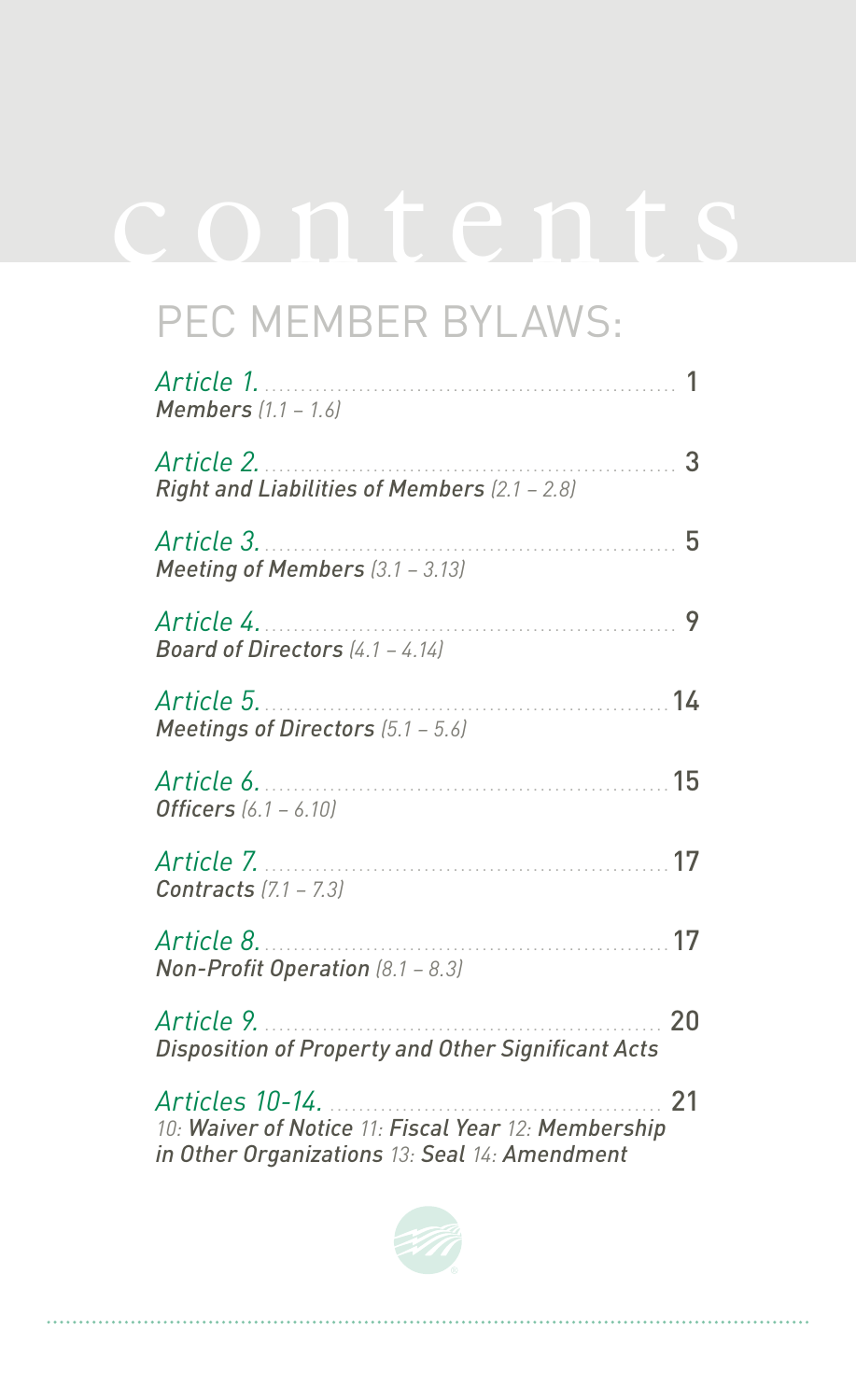## Article 1: *Members*

#### SECTION 1.1 *Qualifications and Obligations*

Any person, firm, association, corporation, or body politic or subdivision thereof may become a member of People's Cooperative Services *("Cooperative")* upon receipt of electric service from the Cooperative, provided that the potential member *("member")* first:

(a) Agrees to purchase from the Cooperative electric energy as therein specified.

(b) Be a natural person at least eighteen (18) years of age or an entity that has owners, officers, or authorized representatives that are at least eighteen (18) years of age.

(c) Agrees to comply with and be bound by the Articles of Incorporation and Bylaws of the Cooperative as they exist from time to time and any rules and regulations adopted by the Board, including grants of easements and rights-of-way.

(d) Pay such fees as may be required by the Cooperative from time to time.

(e) Acknowledge that the terms and provisions of the Articles of Incorporation and Bylaws shall constitute a contract between the Cooperative and each member, and both the Cooperative and the members are bound by such contract, as fully as though each member had individually signed a separate instrument containing such terms and provisions.

#### SECTION 1.2 – *Joint Membership*

No more than two persons residing together may jointly become a member and their application for a joint membership may be accepted in accordance with the provisions of these bylaws. The joint membership shall be deemed to be one member by the Cooperative and shall be treated as one membership for all purposes. The two persons who have a joint membership may determine from time-to-time which person shall have the right to vote.

#### SECTION 1.3 *Conversion of Membership*

An existing single membership may be converted to a joint membership between no more than two persons residing together at the written request of the holder thereof and the agreement by such holder and the other person seeking joint membership to comply with the requirements of Section 1.1 hereof. The membership shall be amended by changing to the names of the two joint members, the capital credit account shall likewise be amended to change to the names of the two joint members, and the pre-existing membership and capital credit account shall continue as a joint membership account.

When a membership is held jointly by two people, upon the death of a joint member, such membership shall be deemed to be held solely by the survivor with the same effect as though such membership had been originally issued solely to him or her, as the case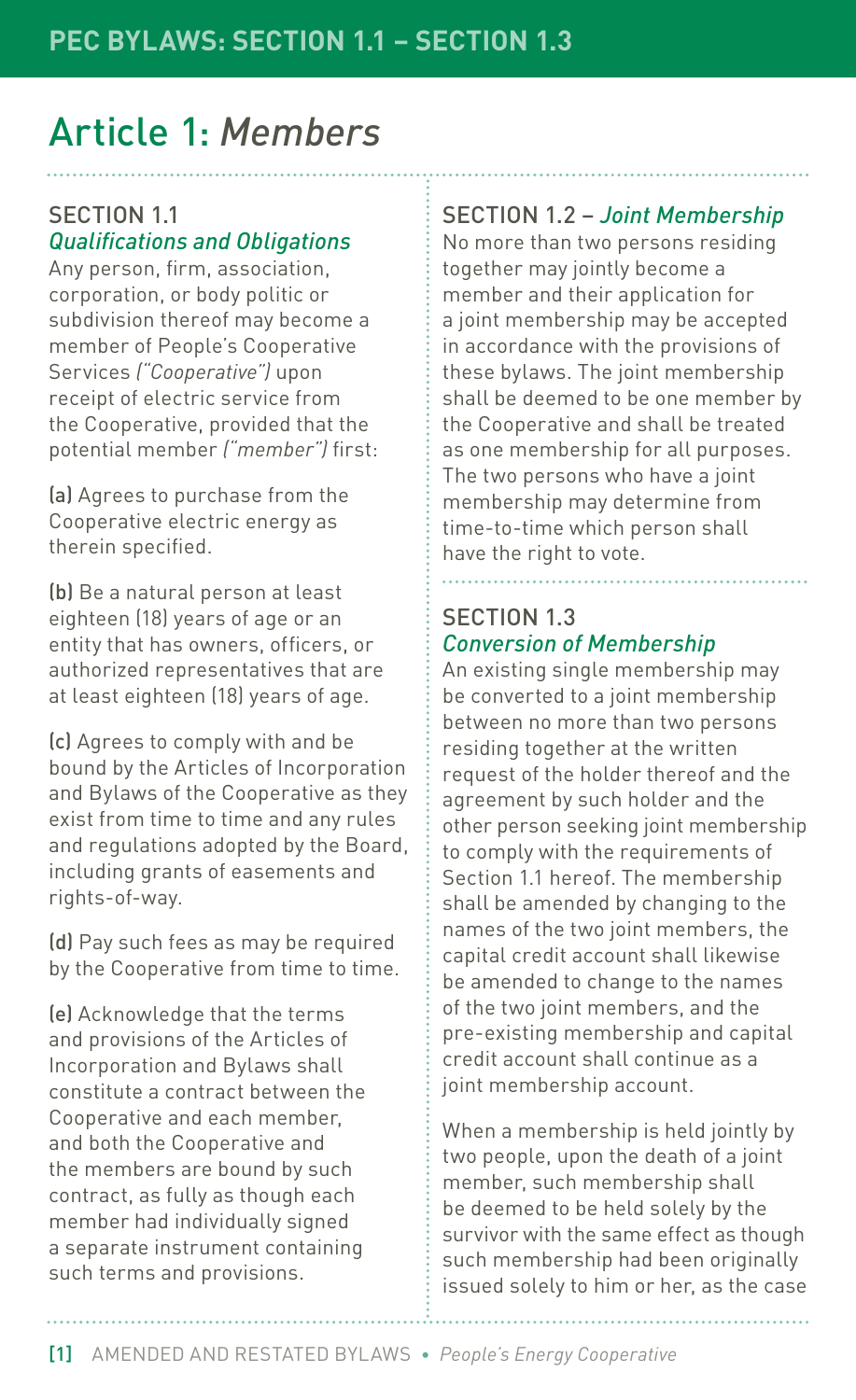## Article 1: *Members*

may be, and the joint membership may be changed to the survivor; and upon the recording of such death on the books of the Cooperative, the surviving person shall become the member, provided, however, that the estate of the deceased shall not be released from any membership debts or liabilities to the Cooperative.

#### SECTION 1.4 – *Transfer and Termination of Membership*

Withdrawal of Membership. Any member may withdraw from membership if they no longer receive electric energy from the Cooperative upon payment in full of all liabilities of such member to the Cooperative and upon compliance with such terms and conditions as the Board of Directors may prescribe.

Membership in the Cooperative shall be transferable only with the approval and consent of the Board of Directors. Upon the death, cessation of existence, expulsion or withdrawal of a member, the membership of such member shall thereupon terminate. Termination of membership shall not release the member from the debts or liabilities of such member to the Cooperative.

#### SECTION 1.5 – *Well Services*

In the event a well service has more than one member, up to two of the members served by the well may jointly become members on the well service account. They shall terminate their individual interest in this membership

when no longer receiving well service from the jointly used well. The parties shall collectively have one *(1)* vote.

#### SECTION 1.6 *Purchase of Electrical Energy*

Each member shall, as soon as electric energy is available, purchase from the Cooperative all electric energy used on the member's premises except that generated only for the member's use on the premises specified in his/her/its application for membership, and shall pay for such energy on a monthly basis at rates which shall from time to time be fixed by the Board. The Cooperative shall purchase energy from various sources as required by law. It is expressly understood that amounts paid for electric energy in excess of the cost of service are furnished by the members as capital and each member shall be credited with the capital so furnished as provided in these bylaws. Each member shall pay to the Cooperative such minimum amount, regardless of the amount of electric energy consumed, as shall be fixed by the Board from time to time.

Each member shall pay all amounts owed by him/her to the Cooperative as when the same shall become due and payable. The Cooperative may charge interest or late fees on any past due amount up to the maximum legal rate. When a member has more than one service connection from the Cooperative, any payment by such member for service from the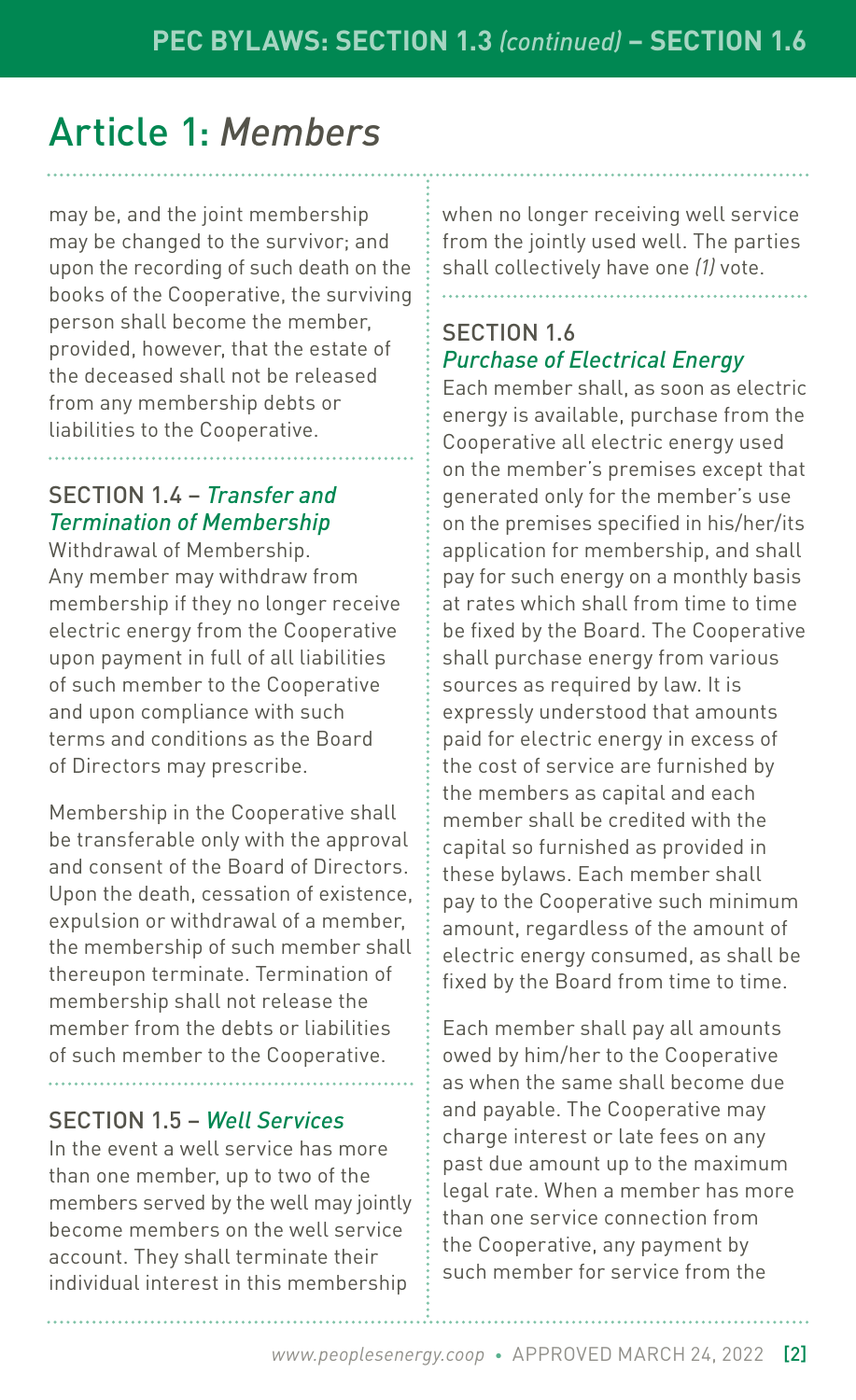## Article 2: *Rights and Liabilities of Members*

Cooperative may, at the Cooperative's option, be allocated and credited to all of the members' outstanding accounts proportionately.

Members may be required to participate in mandatory load control as determined by the Board of Directors from time to time.

Production or use of electric energy on a member's premise, regardless of the source thereof, by means of facilities which may be interconnected with the Cooperative's facilities, shall be subject to laws and such regulations as shall be fixed from time to time by the Cooperative. Any member using such electric energy shall notify the Cooperative at least forty-five *(45)* days prior to initiating such use.

The Cooperative will use its best efforts to furnish adequate and dependable electric service, although it cannot and therefore does not guarantee a continuous adequate and uninterrupted supply of electricity.

### **– ARTICLE 2 –**

#### SECTION 2.1 *Property Interest of Members*

Upon dissolution of the Cooperative, property and assets shall be distributed as set forth in the Articles of Incorporation.

#### SECTION 2.2 *Member Grant of Property Rights*

As determined or required by the Cooperative, each Member shall: (a) Provide the Cooperative temporary, or permanent, safe and reliable access to, and use of, any equipment or facilities owned or operated by the Cooperative.

(b) Upon request from, and under reasonable terms and conditions determined by, the Cooperative, grant and convey, and execute any document reasonably requested by the Cooperative to grant and convey, to the Cooperative any written or oral easement, right-of-way, license, or other property interest in which the member possesses any legal right and which is reasonably necessary to:

i. Purchase, install, construct, inspect, monitor, operate, repair, maintain, remove, or relocate any cooperative equipment.

ii. Provide, monitor, measure, or maintain any cooperative service.

iii. Satisfy or facilitate any obligation incurred, or right granted, by the Cooperative regarding the use of cooperative equipment, including poles, and consents to pole attachments by third parties agreed to by the Cooperative.

iv. Safely, reliably, and efficiently operate the cooperative equipment or provide any cooperative service.

(c) Not tamper or interfere with, damage, or impair any Cooperative equipment. Unless otherwise determined by the Board, the Cooperative owns all Cooperative equipment.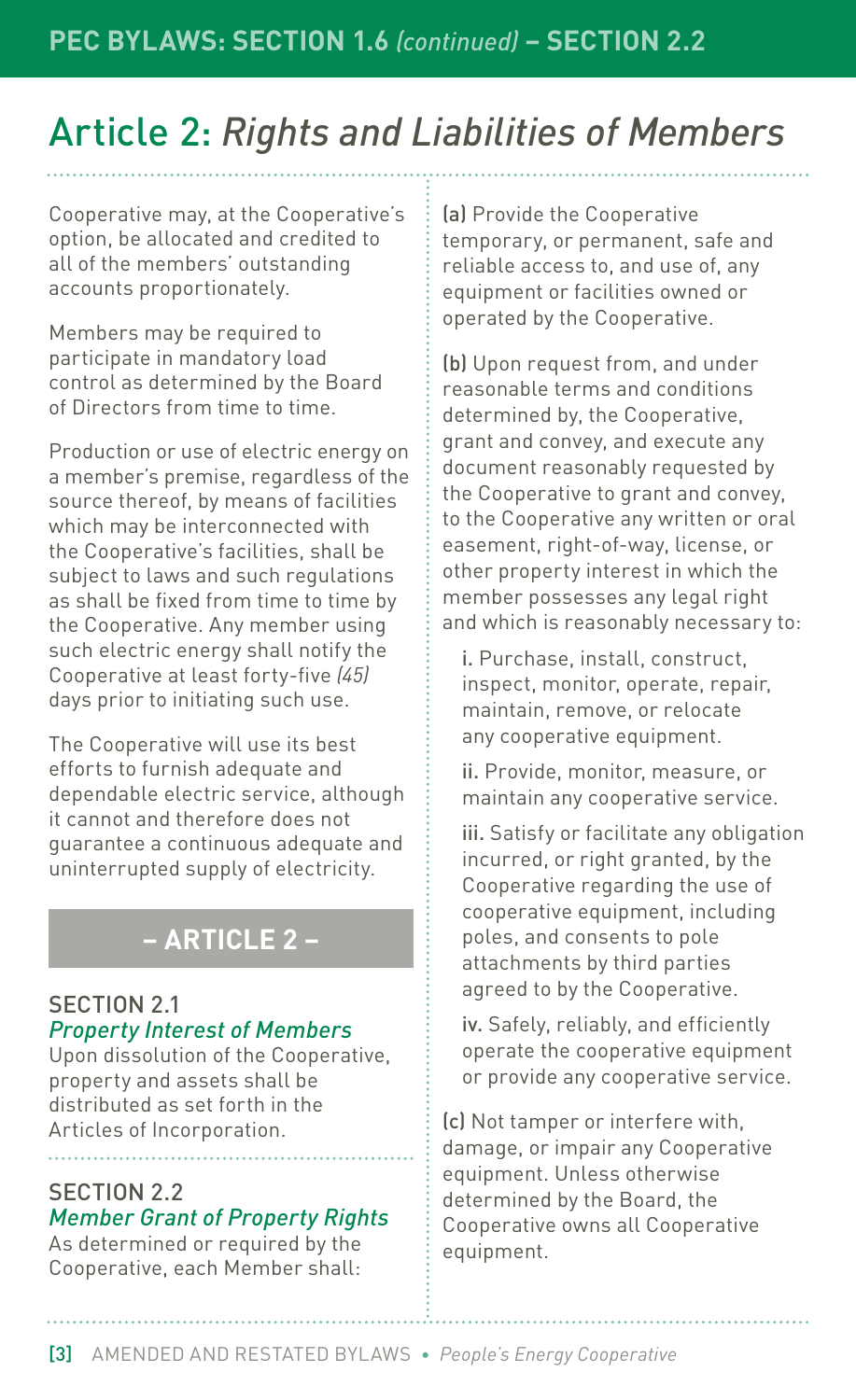## Article 2: *Rights and Liabilities of Members*

(d) Protect all Cooperative equipment and install, implement, and maintain any protective device or procedure reasonably required by the Cooperative.

(e) Comply with any procedure required by the Cooperative regarding the provision of any cooperative service.

#### SECTION 2.3 – *Wiring Standards*

Each member shall cause all premises covered by this membership to become and remain wired in accordance with specifications set forth by various local, state, and federal agencies having jurisdiction over such wiring. In addition, the Cooperative may prescribe such additional requirements for wiring standards as the Cooperative deems appropriate. Failure to abide by all local, state, and federal wiring codes and cooperative wiring standards shall be a basis for disconnection of service pursuant to policies of the Cooperative set from time to time by the Board of Directors.

#### SECTION 2.4 *Limits of Responsibility*

Each member shall be responsible for and shall indemnify and hold harmless the Cooperative, its officers, directors, and employees against injury, loss or damage resulting from improper installation, use, or maintenance of the member's premises, wiring, and/ or apparatus connected thereto. The Cooperative's responsibility for wiring shall terminate at such point as the Cooperative determines from time to time.

#### SECTION 2.5 – *Non-Liability for Debts of the Cooperative*

The private property of the members shall be exempt from execution or other liability for debts of the Cooperative and no member shall be liable or responsible for any debts or liabilities of the Cooperative.

#### SECTION 2.6 – *Forfeiture*

The Board of Directors may, by the affirmative vote of not less than two-thirds *(2/3)* of the members thereof, expel any member if such member shall have violated or refused to comply with any of the provisions of the Articles of Incorporation of the Cooperative or these bylaws or any rules or regulations adopted from time to time by the Board of Directors, in which case the Cooperative shall make such refunds as required by law.

The expulsion of a member shall result in such member thereafter having no rights, privileges, or benefits in the Cooperative. Any member so expelled may be reinstated as a member by a vote of the members at any annual or special meeting of the members. The action of the members with respect to any such reinstatement shall be final.

#### SECTION 2.7 *Removal of Directors*

The members shall have the power to remove any director for cause. Any member may bring charges, which shall be specifically stated, against a director by filing them in writing with the Secretary, together with a petition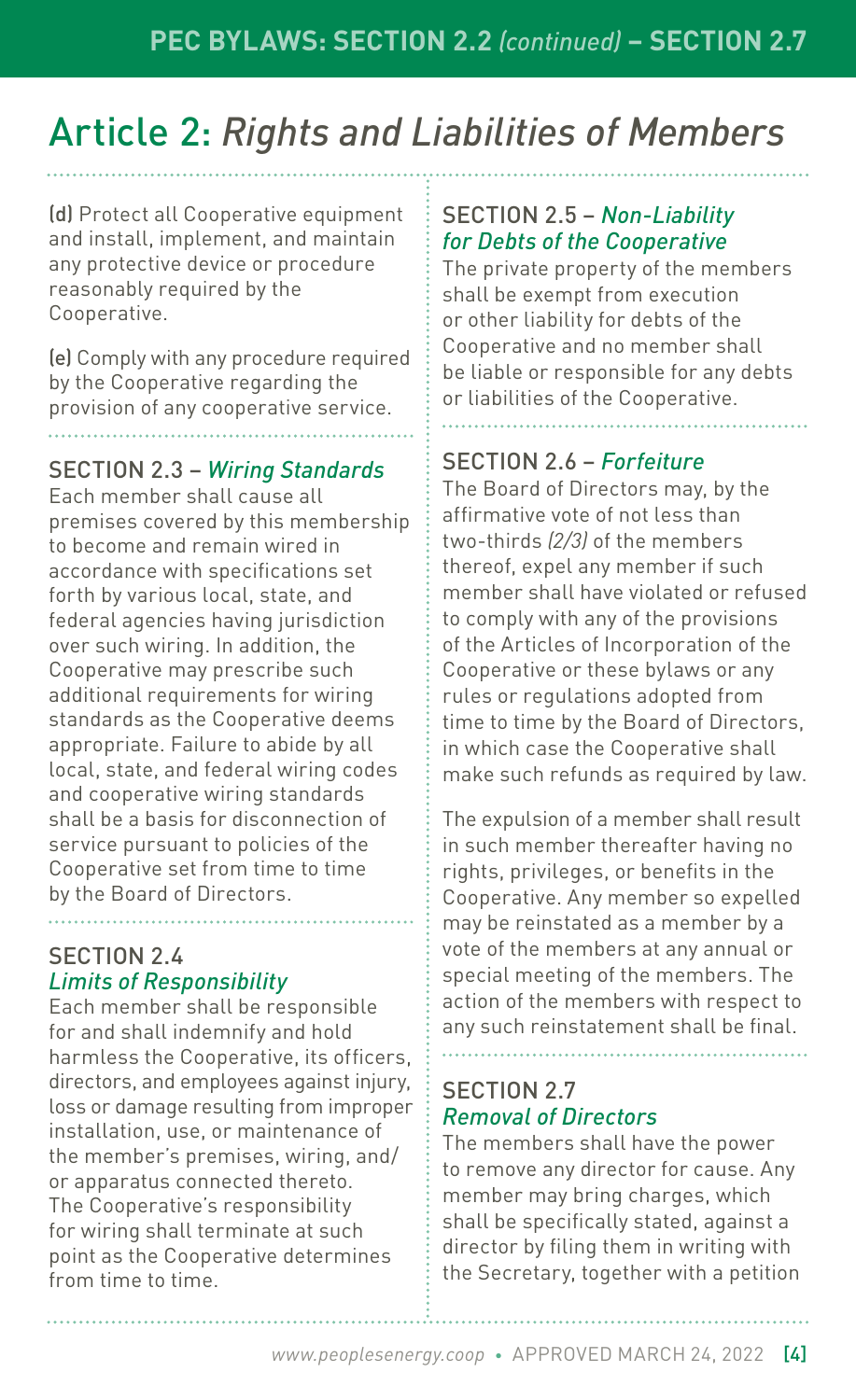signed by ten *(10%)* percent of the members, requesting removal of the director in question. Such charges must be filed at least thirty *(30)* days before an annual meeting and in the manner prescribed by law for a special meeting. The Secretary shall immediately inform the director against whom such charges have been brought in writing of such charges. Such director shall have the right to counsel, to present evidence, and to be heard in person at the meeting; and the member or members bringing such charges shall have the same right. If more than one director has been petitioned to be removed, voting shall be upon each director separately. The removal shall be voted upon at the next annual or special meeting of the members and any vacancy created by such removal may be filled by the members at such meeting.

#### SECTION 2.8 – *Arbitration*

Any and all disputes, claims or controversies arising from or related in any way to the Cooperative's provision of electricity or other services, or in its furnishing of any goods, or in the conduct of its operations, other than disputes or claims relating to the payment for electrical energy and/or other services provided by the Cooperative, that are not resolved by agreement of the parties, shall, at the request of either party, be resolved by binding arbitration. In the event the arbitration involves a sum in excess of \$100,000.00, there shall be three *(3)* arbitrators, one picked by each party and a third selected by the two *(2)*

arbitrators selected by the parties. In the event the dispute involves less than \$100,000.00, there shall be one *(1)* arbitrator. If the parties cannot agree on an arbitrator, the determination shall be made by the Minnesota District Court in Olmsted County, Minnesota. The arbitration shall take place in Rochester, Minnesota, or as close to this location as possible, under and pursuant to the rules contained in chapter 572B of Minnesota Statutes, the Uniform Arbitration Act. The determination of any dispute in arbitration shall be governed by the laws of the State of Minnesota. The cost of the arbitrators and the filing fees shall be shared equally by the parties.

All disputes between the parties must be arbitrated individually, and not through a Class Action.

Each member of the Cooperative, by virtue of their membership, agrees to arbitrate any and all claims or controversies according to these bylaws and the regulations and policies prescribed by the Board of Directors. This agreement to arbitrate disputes shall survive any withdrawal from or termination of a Member's membership in the Cooperative.

#### **– ARTICLE 3 –**

#### SECTION 3.1 – *Annual Meeting*

The annual meeting of the members shall be held on a date and hour fixed and determined by the Board of Directors by a resolution adopted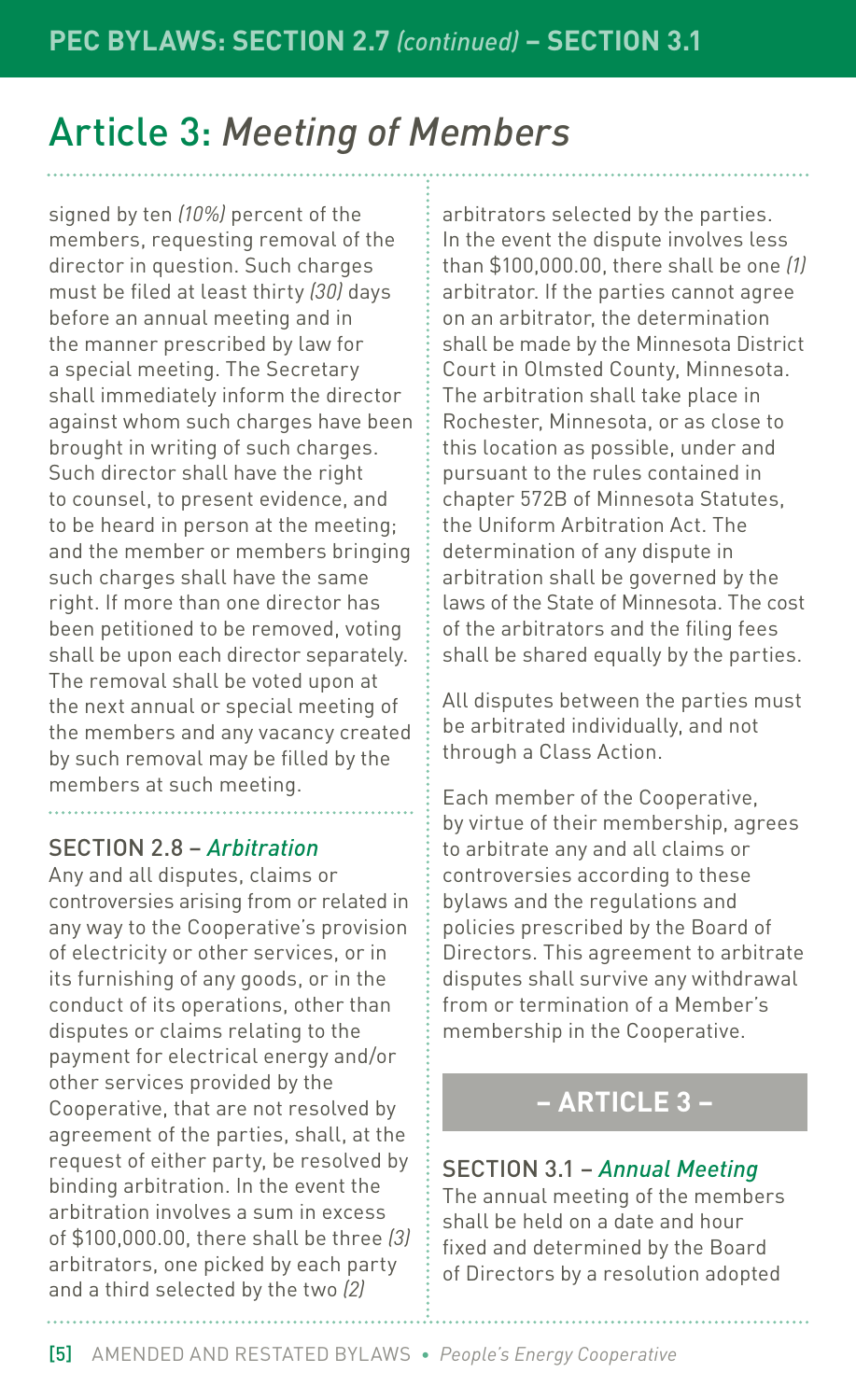not less than thirty *(30)* days prior to the day so fixed at the principal place of business of the Cooperative, or at such other place as the resolution shall designate for the purpose of electing directors, giving reports covering the previous fiscal year, and transacting such other business as may come before the meeting. If the election of directors is not done on the day designated for the annual meeting or at any adjournment thereof, the Board of Directors shall cause the election of directors to be held at a special meeting of the members as soon thereafter as convenient. Failure to hold the annual meeting at the designated time shall not work a forfeiture or dissolution of the Cooperative.

#### SECTION 3.2 *Notice of Annual Meeting*

Notice of the annual meeting shall be given by the Secretary, by publication in a legal newspaper or newspapers published or circulated in the counties where the Cooperative operates, at least two *(2)* weeks prior to the date of such meeting, or by mailing notices thereof to each and every member, not less than fifteen *(15)* days prior to the date of such meeting. If mailed, such notice shall be deemed to be delivered when deposited in the United States mail, addressed to the member at his/her/its address as it appears on the record of the Cooperative with postage thereon prepaid. In case of joint membership, notice given to either member shall be deemed notice to both.

#### SECTION 3.3 – *Special Meetings*

Special meetings of the members may be called by a majority of the directors or upon a written petition signed by at least twenty *(20%)* percent of the members. Special meetings of the members may be held at any place within the State of Minnesota specified in the notice of the special meeting.

#### SECTION 3.4 *Notice of Special Meeting*

It shall be the duty of the Chair of the Board to cause the Secretary to give notice of the time, place, and purpose of a special meeting, either by publication in a legal newspaper or newspapers published or circulated in the counties where the Cooperative operates at least two *(2)* weeks prior to the date of such meeting or by mail notice thereof to each and every member not less than fifteen *(15)* days prior to the date of such meeting. If mailed, such notice shall be deemed to be delivered when deposited in the United States mail, addressed to the member at his/her/its address as it appears on the records of the Cooperative with postage thereon prepaid. Such notice shall be issued within ten *(10)* days from and after the date of the presentation of the written petition set out in Section 3.3 of this Article 3. Such special meeting shall be held within thirty *(30)* days from and after the presentation of such petition.

The failure of any member to receive notice of an annual or special meeting of the members shall not invalidate any act which may be taken by the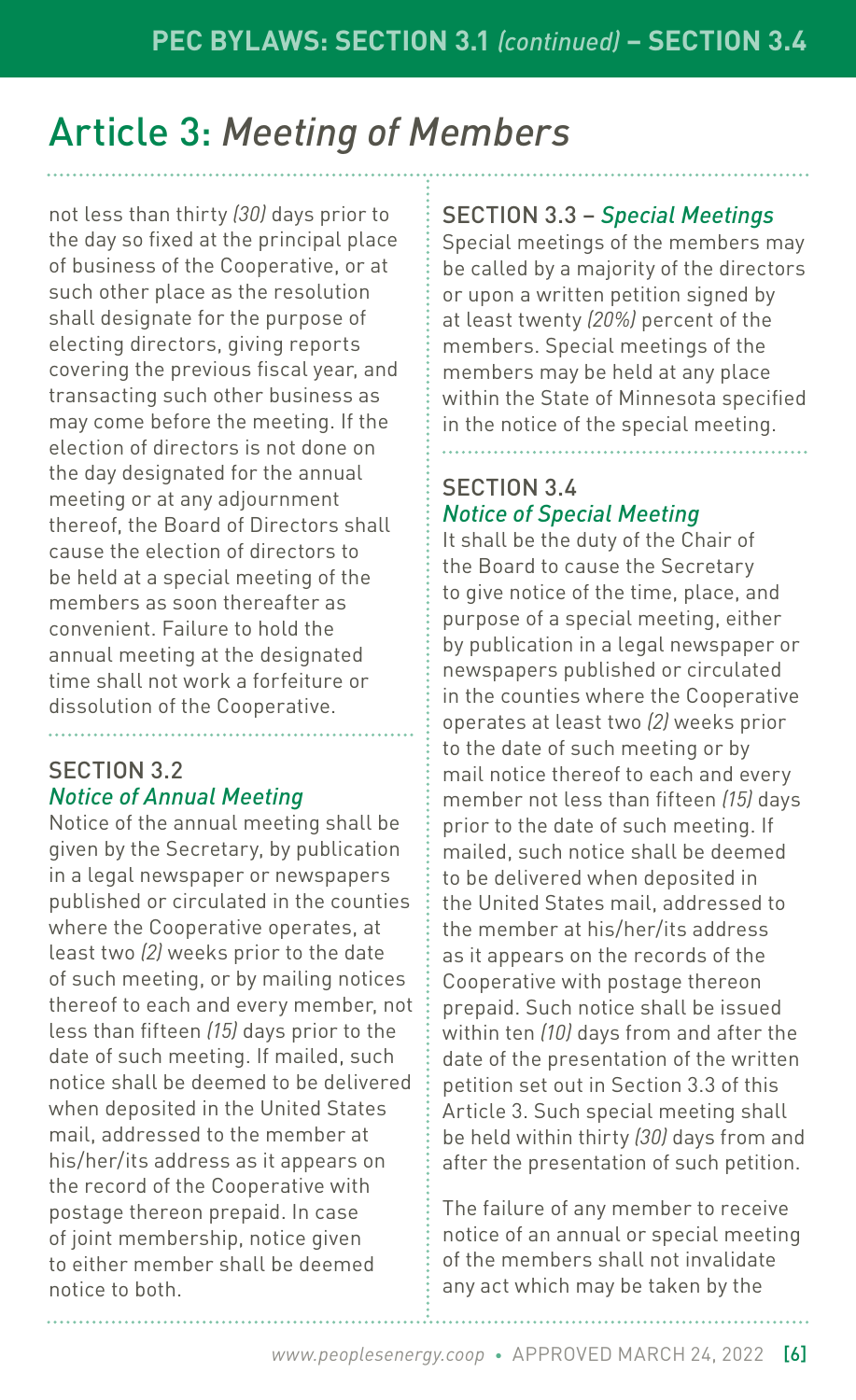members at any such annual or special meeting. In case of a joint membership, notice given to either member shall be deemed notice to both.

#### SECTION 3.5 – *Quorum*

Not less than fifty *(50)* members of the Cooperative, shall constitute a quorum for the transaction of business at all meetings of the members. In determining a quorum at a meeting where a question has been submitted to a vote by mail to the members, the members present in person or represented by a ballot vote shall be counted. If there is an insufficient number of members to constitute a quorum, a majority of the members present may adjourn the meeting from time to time provided that a new notice is given to the members specifying the time and place of such adjourned meeting. In case of a joint membership, the presence at a meeting of either member, or both, shall be regarded as the presence of one member.

#### SECTION 3.6 *Establishment of a Quorum*

The determination of a sufficient number of members to constitute a quorum at any meeting of the members shall be established by the number of votes received electronically or by mail and a registration of the members present at such meeting, which registration shall be verified by the Chair of the Board and Secretary, and shall be reported in the minutes of such meeting. In case of a joint membership, registration of either

member, or both, shall be regarded as the registration of one member.

#### SECTION 3.7 – *Voting*

Each member shall be entitled to one vote in the affairs of this Cooperative, which shall be in person, or, if permitted, by mail or electronic means, as provided in Section 3.9 of this Article. The spouse of a member may vote on behalf of the member, unless the member has indicated otherwise. At all meetings of the members, all elections and all questions shall be decided by a vote of a majority of the members, unless a provision of these bylaws otherwise provides, voting in person or represented by an electronic or mail vote, if allowed. Any person casting a vote for a corporation, partnership, governmental agency, or other association shall be duly authorized by such organization to cast a vote. The Cooperative shall accept the vote cast by such person, unless the Cooperative shall have reasonable cause to believe that such person is not duly authorized to cast a vote for such organization.

#### SECTION 3.8 *Voting by Absentee Ballot*

The Board of Directors may allow voting by absentee ballot at any of the regular or special meetings of the membership of this cooperative; provided, however, that the spouse of any member may vote if the member is not able to vote.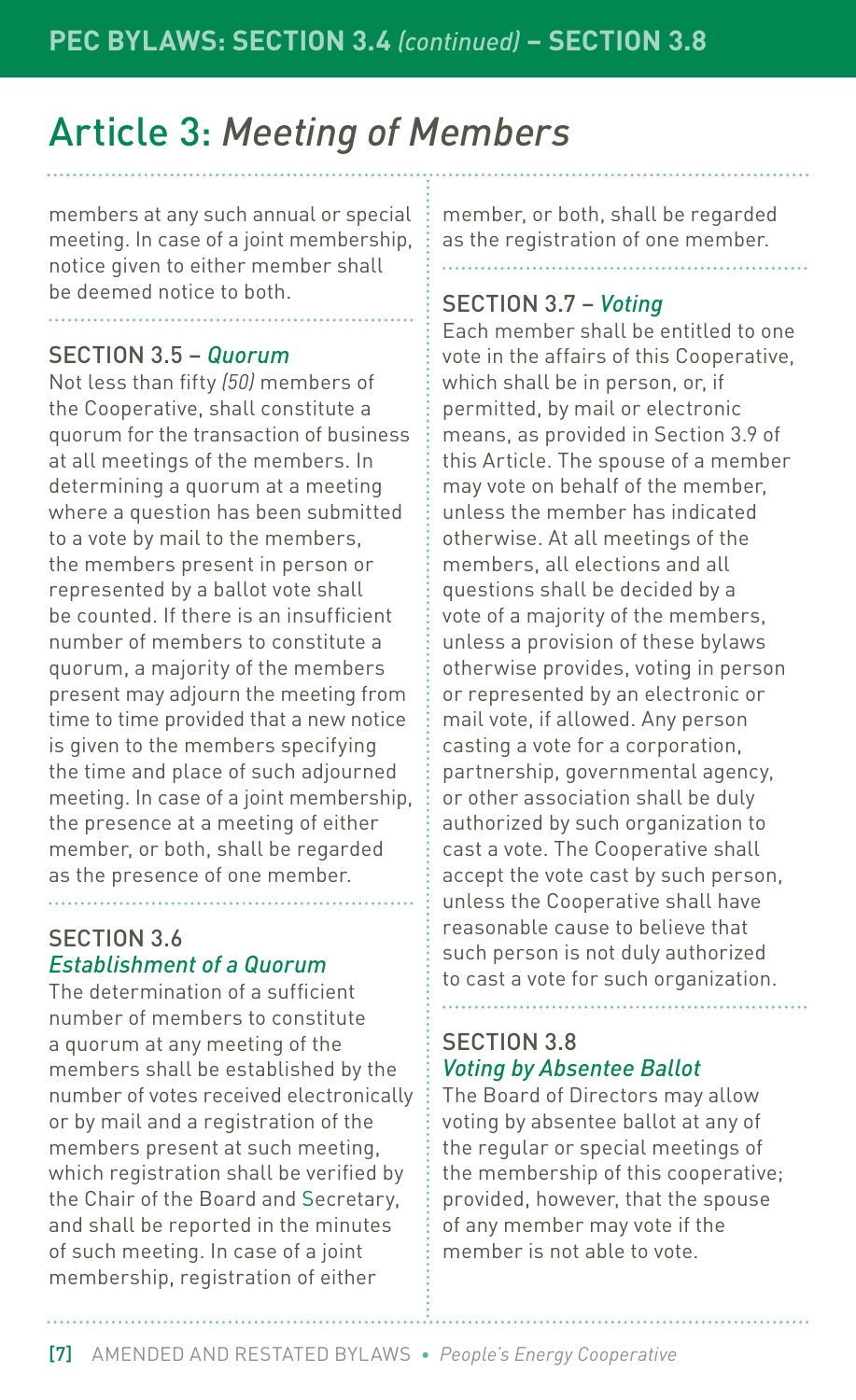#### SECTION 3.9 – *Voting by Proxy*

The Board of Directors may allow voting by proxy at any of the regular or special meetings of the membership of this Cooperative; provided, however, that at all such meetings the spouse of any member may vote if the member is not present at such meeting.

#### SECTION 3.10 – *Voting by Mail*

The directors may allow members to vote by mail upon any motion, resolution, amendment, or election to be acted upon at any such meeting by ballot, which shall be in the form prescribed by the Board of Directors and shall contain:

(a) The exact text of the proposed motion, resolution, amendment or election to be acted upon at such meeting.

(b) The date of the meeting.

(c) Spaces opposite the text of such motion, resolution, amendment or election in which the member may indicate his/her/its affirmative or negative vote thereon. Members shall express their choice by marking the appropriate space on such ballot. When received by the Cooperative or its designated third party, the ballot shall be accepted and counted as the vote of such member.

#### SECTION 3.11 – *Electronic Voting*

The directors may allow members to vote electronically upon a motion, resolution, amendment or election to be acted upon at any such meeting whether or not by ballot, which shall be in the form prescribed by the Board of Directors and shall contain:

(a) The exact text of the proposed motion, resolution, amendment or election to be acted upon at such meeting.

(b) The date of the meeting.

(c) Spaces opposite the text of such motion, resolution, amendment, or election in which the member may indicate his/her/its affirmative or negative vote thereon. Members shall express their choice by marking the appropriate space on such ballot.

#### SECTION 3.12 – *Voting List*

The Cooperative shall make, at least fifteen *(15)* days before each meeting of the members, a complete list in either electronic or paper form, arranged in alphabetical order, of the members entitled to vote at such meeting and their addresses. The list shall be produced and kept open at the time and place of the meeting, and shall be subject to the inspection of any member during the meeting.

SECTION 3.13 – *Order of Business*

The order of business at the annual meeting of the members, and so far as possible, at all other meetings of the members, shall be essentially as follows:

(a) Call of the roll.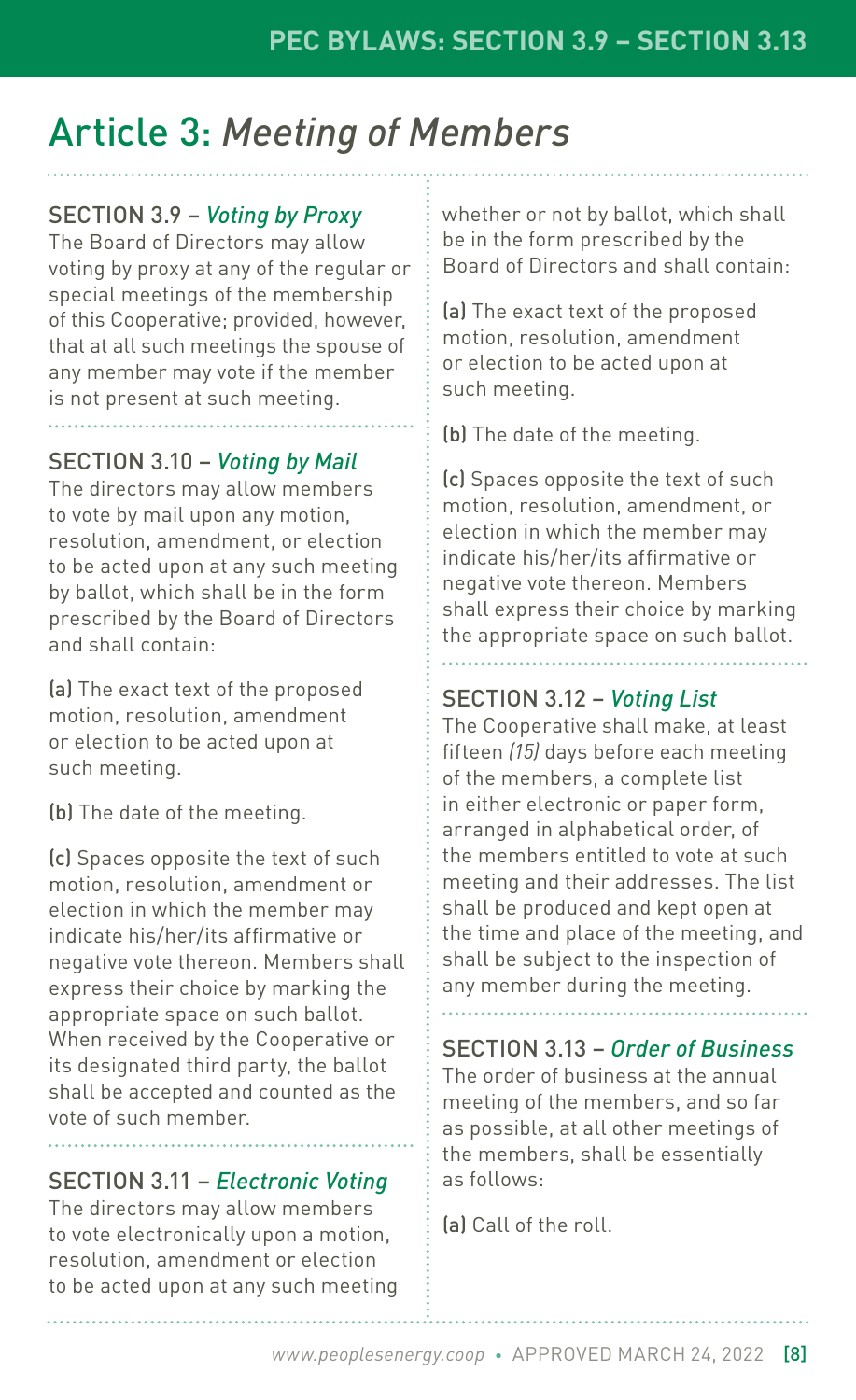(b) Reading of the notice of the meeting and proof of the due publication or mailing thereof, or the waiver or waivers of notice of the meeting, as the case may be.

(c) Reading of unapproved minutes of the previous meeting of the members and the taking of necessary action thereon.

(d) Presentation and consideration of, and acting upon, reports of officers, directors and committees.

(e) Election of directors.

(f) Unfinished business.

(g) New business.

(h) Adjournment.

#### **– ARTICLE 4. –**

#### SECTION 4.1 – *General Powers*

The business and affairs of the Cooperative shall be governed by a board of a minimum of seven *(7)* directors, which shall exercise all of the powers of the Cooperative except such as are by law or by the Articles of Incorporation of the Cooperative or by these bylaws conferred upon or reserved to the members.

#### SECTION 4.2 – *Elections*

Each director shall be a member of the Cooperative and shall be elected by the members at their annual meeting for a three *(3)* year term. Two or more directors shall be elected at each annual meeting. There shall be a director from each geographical area of the Cooperative, as determined from time to time by the Board of Directors. Each director shall represent a reasonably equivalent number of members. These geographical areas are Districts. The nominees receiving the highest number of votes cast in each geographical area shall be elected to the Board of Directors. In the case of a tie vote, the winner shall be determined by a flip of a coin.

#### SECTION 4.3 *Director Qualifications*

Any director or director candidate must comply with the following director qualifications.

(a) Be a natural person.

(b) Have their principal residence in the district from which they are to be elected.

(c) Have the capacity to enter legally binding contracts.

(d) While a director, and during the five *(5)* years immediately prior to becoming a director, not have been convicted of or pled guilty to a felony.

(e) During the five *(5)* years immediately prior to becoming a director shall not have been an employee or agent of the Cooperative.

(f) During the ten *(10)* years prior to becoming a Director shall not have been a party to litigation against the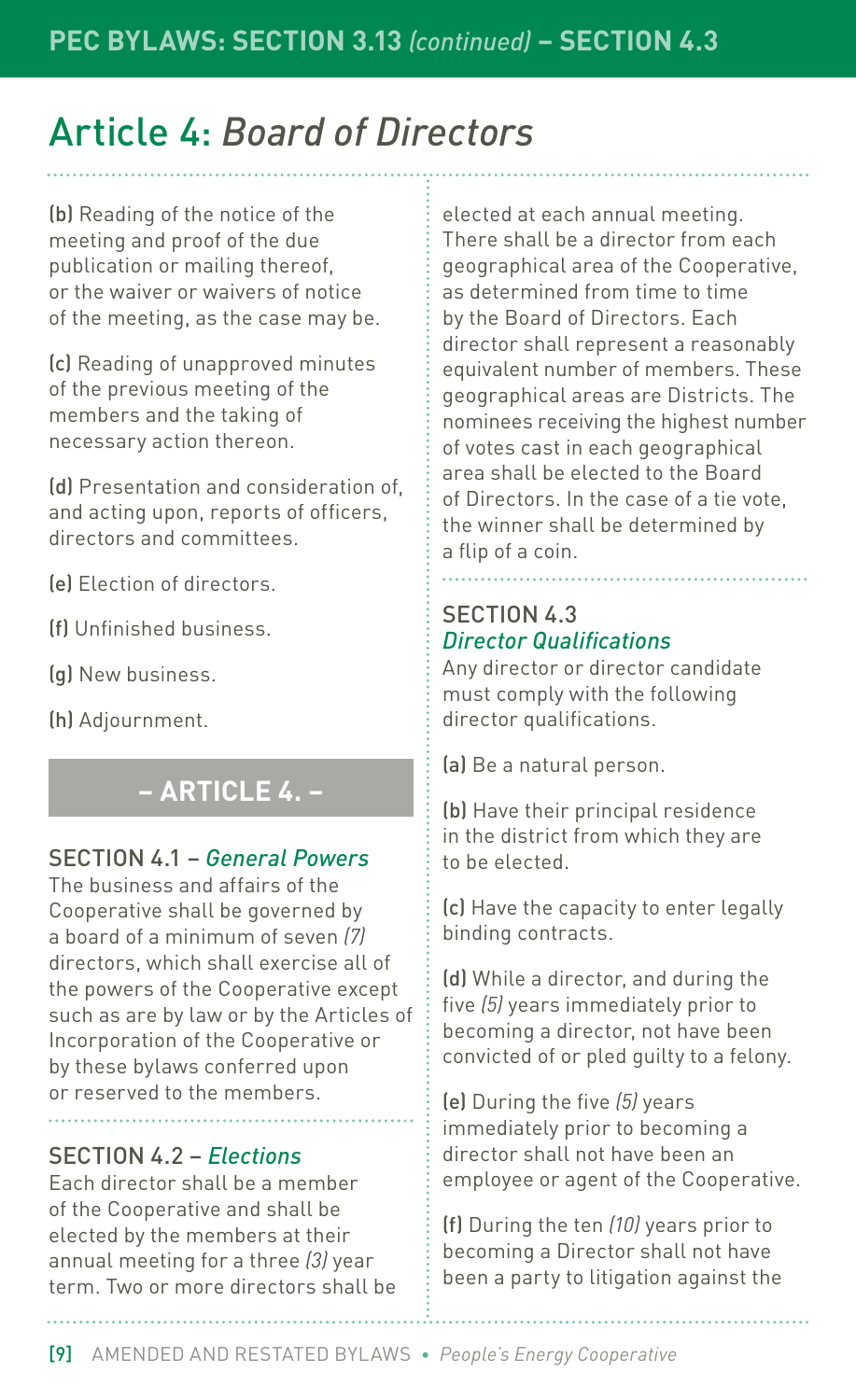Cooperative or any of its directors or employees in their official capacity while serving as directors or employees at any time preceding the director election or appointment.

(g) While a director, and during the one *(1)* year immediately prior to becoming a director, a director candidate must be a member in good standing and:

i. Maintain a homestead for tax purposes located within the district from which elected or chosen and use, receive, or purchase electric service at the Director's primary residence.

ii. Not be a close relative of any existing director, other than an existing director who will cease being a director at the time of the next director election.

iii. Not be a close relative of an existing non-director cooperative officer, employee, agent or representative.

iv. Not be employed by, materially affiliated with, or have a material financial interest with any other Director.

v. Not be engaged in, nor employed by, materially affiliated with, or have a material financial interest in any individual or entity that directly or substantially competes with the Cooperative, selling goods or services in substantial quantity to the Cooperative or members, or possessing a substantial conflict of interest with the Cooperative.

(h) After being elected or appointed a director, if any director fails to comply with any director qualification as reasonably determined by the Board, then the Board is authorized to and shall remove the director. If at least a majority of the directors authorized by these bylaws comply with the director qualifications and approve Board action, then the failure of any director to comply with all director qualifications does not affect the Board action.

SECTION 4.4 – *Close Relative* As used in these bylaws, the term "close relative" means an individual who:

(a) Is, either by blood, Law, or marriage, including half, step, foster and adoptive relations, a spouse, child, parent, grandparent, grandchild, or sibling.

(b) Principally resides in the same residence.

Any individual properly qualified and elected or appointed to any position does not become a close relative while serving in the position because of any marriage or legal action to which the individual was not a party.

#### SECTION 4.5 – *Nominations*

It shall be the duty of the Board of Directors to appoint, not less than forty-five *(45)* days nor more than one hundred eighty *(180)* days before the date of a meeting of the members at which directors are to be elected, a committee on nominations consisting of not less than five *(5)* nor more than

*www.peoplesenergy.coop* • APPROVED MARCH 24, 2022 [10]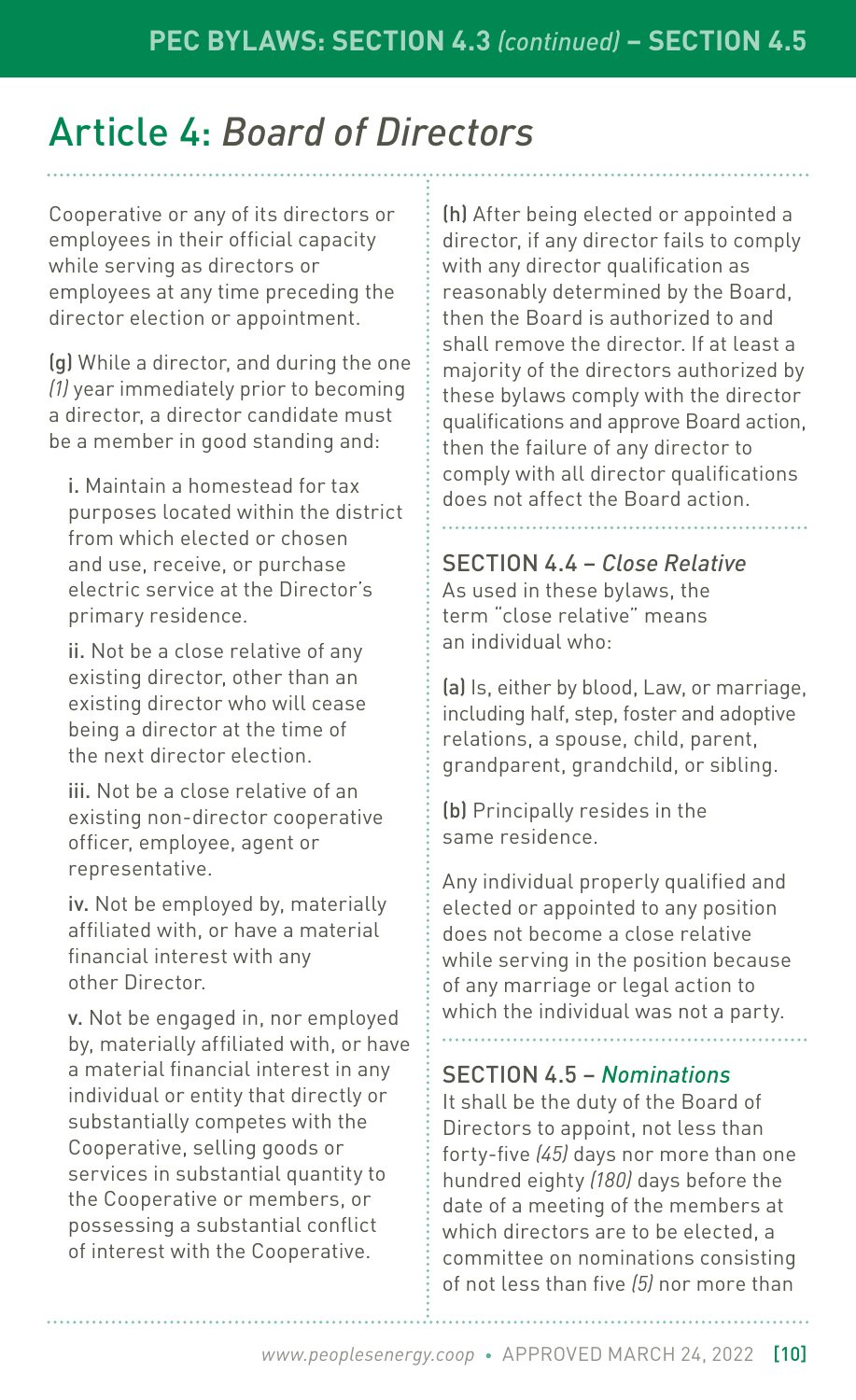eleven *(11)* members. No member of the Nominating Committee shall be employed by or financially interested in a competing enterprise, or a business selling electric energy or supplies to the Cooperative. No member of the Nominating Committee shall have been an employee of the Cooperative during the five *(5)* years preceding his or her selection to the Nominating Committee. A member of the Nominating Committee shall not be a close relative of an incumbent director or of an employee of the Cooperative at the time of his/her selection to the Nominating Committee. No employee of the Cooperative may serve on the Nominating Committee. The actions of the Nominating Committee shall be valid as long as at least five *(5)* members are present for its meeting or meetings. No officer or member of the Board of Directors shall be appointed a member of such committee. The Committee shall prepare and post at the principal office of the Cooperative at least seventy-five *(75)* days before the meeting a list of nominations for directors, but any one-half of one percent *(0.5%)* or more active members may make other nominations in writing over their signatures not less than sixty *(60)* days prior to the meeting and the secretary shall post the same at the same place where the list of nominations made by the Committee is posted. The Nominating Committee will attempt to nominate at least two *(2)* persons for each board position up for election. All nominees for directors shall meet all qualifications as set out in Article 4

Section 4.3 hereof. The Secretary shall mail with the notice of the meeting a statement of the number of directors to be elected and show separately the nominations made by the Nominating Committee and the nominations made by petition, if any. No nominations may be made from the floor.

Notwithstanding anything in this section, failure to comply with any of the provisions of this section shall not affect in any manner the validity of any election of directors.

#### SECTION 4.6 – *Vacancies*

Vacancies occurring in the Board of Directors shall be filled by a majority vote of the remaining directors. Directors thus elected shall serve until the next annual meeting of the members or until their successors have been elected and qualified.

#### SECTION 4.7 – *Director Resignation*

At any time, a director may resign by delivering to the Board, Board Chair, or Secretary an oral or written resignation. Unless the resignation specifies a later effective date, a director resignation is effective when received by the Board, Board Chair, or Secretary. If a director resignation is effective at a later date, then the Board may fill the vacant director position before the later effective date, but the successor director may not take office until the later effective date. An individual filling a vacant director position due to resignation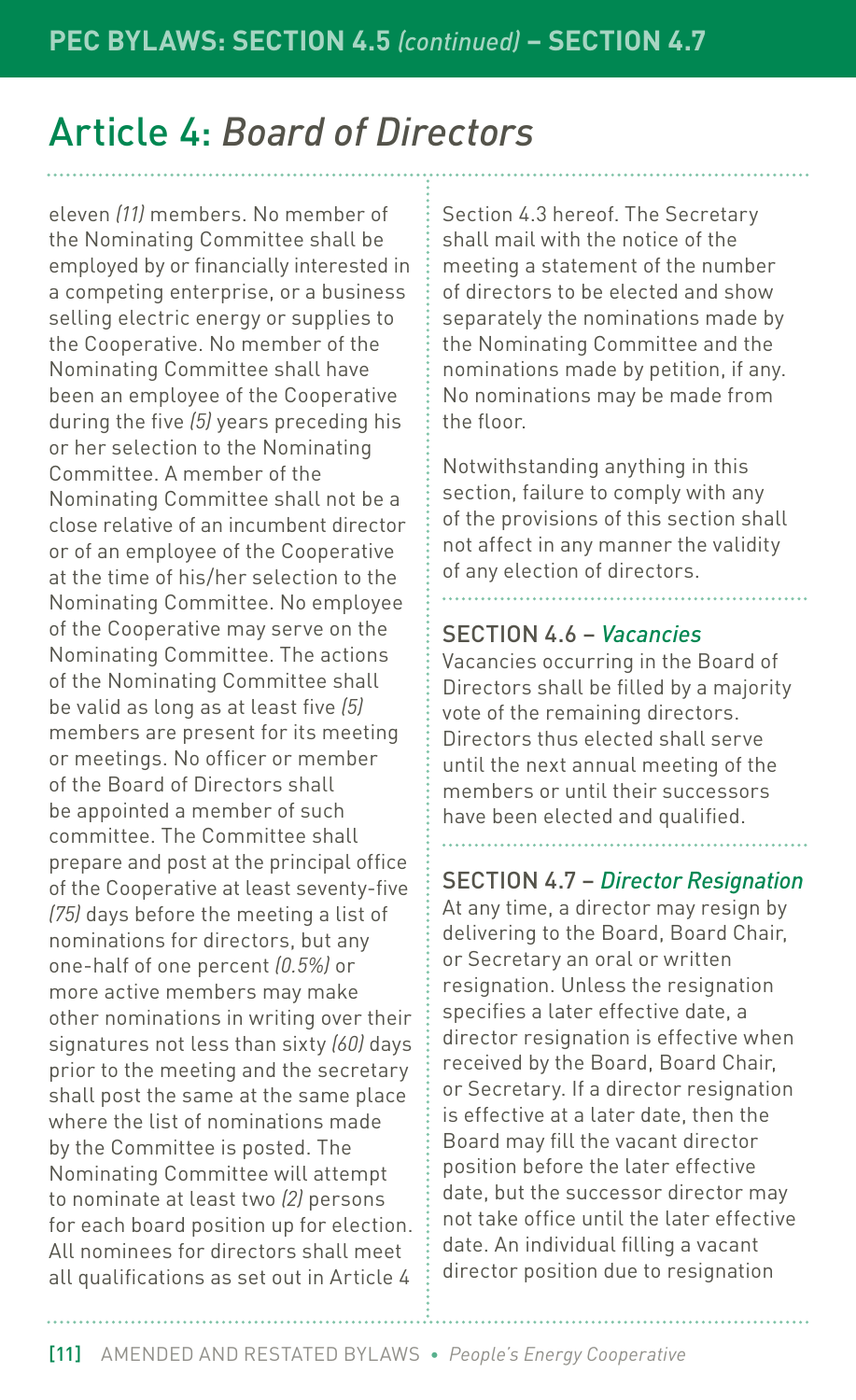must comply with the director qualifications.

#### SECTION 4.8 – *Director Conduct*

Unless modified or prohibited by law, a director shall discharge the director's duties in good faith with the care an ordinarily prudent person in a like position would exercise under similar circumstances. The director shall perform these duties in a manner the director believes to be in the Cooperative's best interest.

Unless a director possesses knowledge concerning a matter making reliance unwarranted, then in discharging a Director's duties, a director may rely upon information, opinions, reports, or statements including financial statements and other financial data, prepared or presented by:

(a) Cooperative Officers or employees who the director reasonably believes to be reliable and competent in matters prepared or presented.

(b) Legal counsel, public accountants, or other individuals regarding matters the director reasonably believes are within the individual's professional or expert competence.

(c) A Board committee of which the director is not a member merits confidence regarding matters within the board committee's jurisdiction.

#### SECTION 4.9 – *Committees*

The Board may create committees of the Board and appoint directors to serve on the Board committees. Each Board committee must consist of two *(2)* or more directors and serve at the Board's discretion. The Board may create committees of the members and appoint members, including directors, to serve on the member committees. At least a majority of directors in office must approve the creation of any board or member committee and also approve the appointments to these committees.

Although a board committee may recommend, a board committee may not act to:

(a) Refund capital credits.

(b) Approve the Cooperative's dissolution or merger, or the sale, pledge or transfer of all, or substantially all, cooperative assets.

(c) Elect, appoint, or remove directors, or fill any board or board committee vacancy.

#### SECTION 4.10 – *Compensation*

Directors as such shall not receive any stated salary for their service. However, as determined by resolution of the Board of Directors, the directors shall receive a monthly retainer and shall receive, on a per diem basis, a fixed sum for:

(a) Attending meetings of the Board of Directors.

(b) When such has had prior approval of the Board of Directors, for attending meetings, programs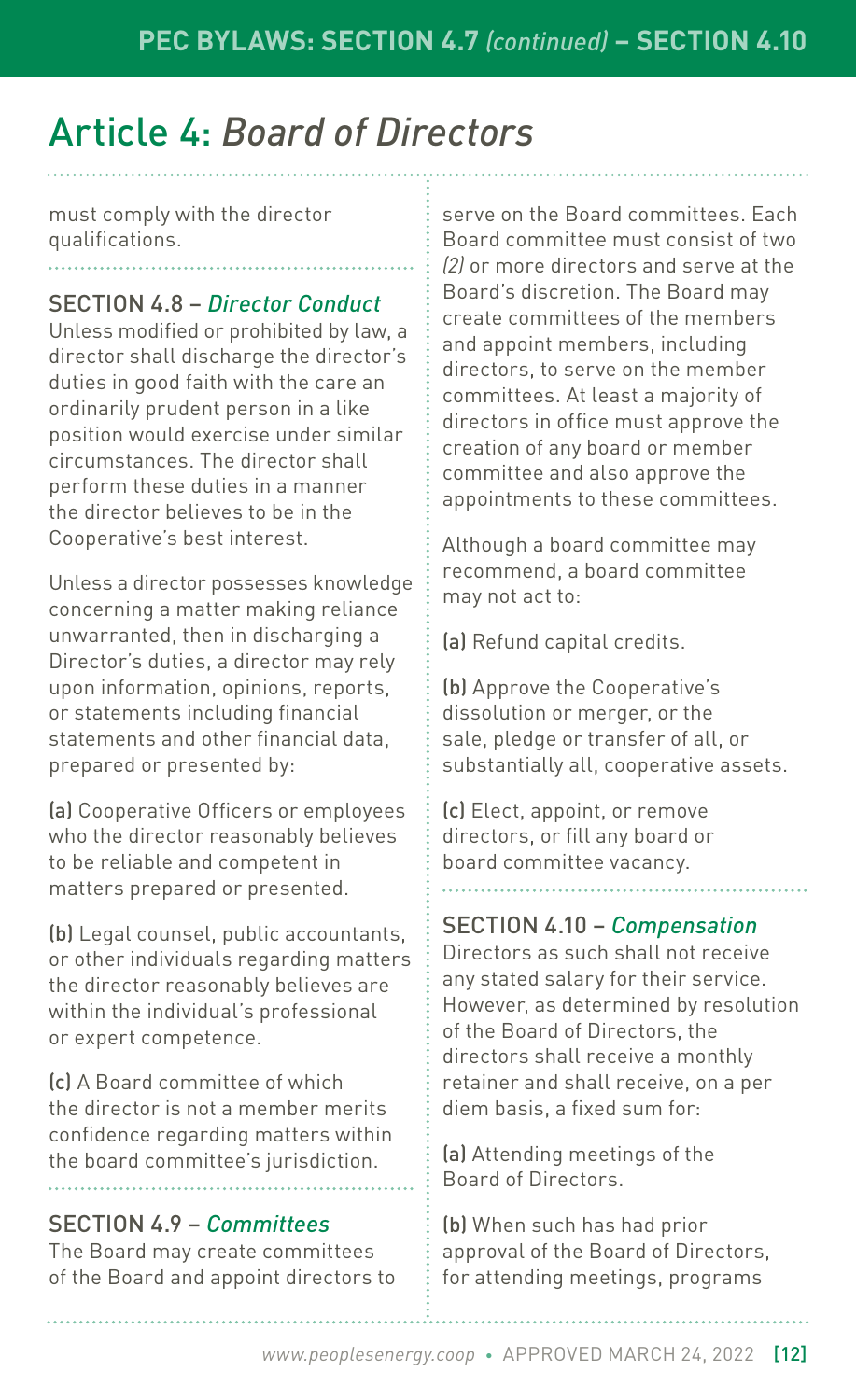and educational seminars sponsored by an organization of which this cooperative is a member or with which it is otherwise associated.

(c) The performance of other business of the Cooperative.

Directors shall also receive reimbursement of any travel and out-of-pocket expenses actually, necessarily, and reasonably incurred when attending such meetings, programs, and seminars in performing such business of the Cooperative. These expenses may be paid by a fixed sum per diem set by the Board of Directors.

#### SECTION 4.11 *Rules, Regulations, and Policies*

The Board of Directors shall have power to make and adopt such rules, regulations, and policies not inconsistent with law, the Articles of Incorporation of the Cooperative, or these bylaws, as it may deem advisable for the management, administration, and regulation of the business and affairs of the Cooperative.

#### SECTION 4.12 *Accounting System and Reports*

The Board of Directors shall cause to be established and maintained a complete accounting system, which among other things, subject to applicable laws and rules and regulations of applicable regulatory bodies, shall conform to such accounting system as may from time to time be designated by the Administrator of the Rural Utilities

Service of the United States of America. The Board of Directors shall require a full and complete audit of the accounts, books, and financial condition of the Cooperative, as of the end of each fiscal year. The audit report shall be submitted to the members at the following annual meeting.

#### SECTION 4.13 – *Election and Credentials Committee*

The Board of Directors may appoint a Credentials and Election Committee consisting of the Nominating Committee. The Committee shall elect its own Chair and Secretary prior to the member meeting. It shall be the responsibility of the Committee to familiarize itself with the manner of conducting member registration and any ballot voting, to pass upon all questions that may arise with respect to the registration of members, to oversee the count of all ballots cast in any election or in any other ballot vote taken, to rule upon the effect of any ballots irregularly or indecisively marked, and to pass upon any protest or objection filed with respect to any election or conduct affecting the results of any election. The Committee shall cause a recount to be made in the event there are ten *(10)* or less votes separating contestants in a board election.

In the event a protest or objection is filed concerning any election, such protest or objection must be filed within three *(3)* business days following the adjournment of the meeting in which the election is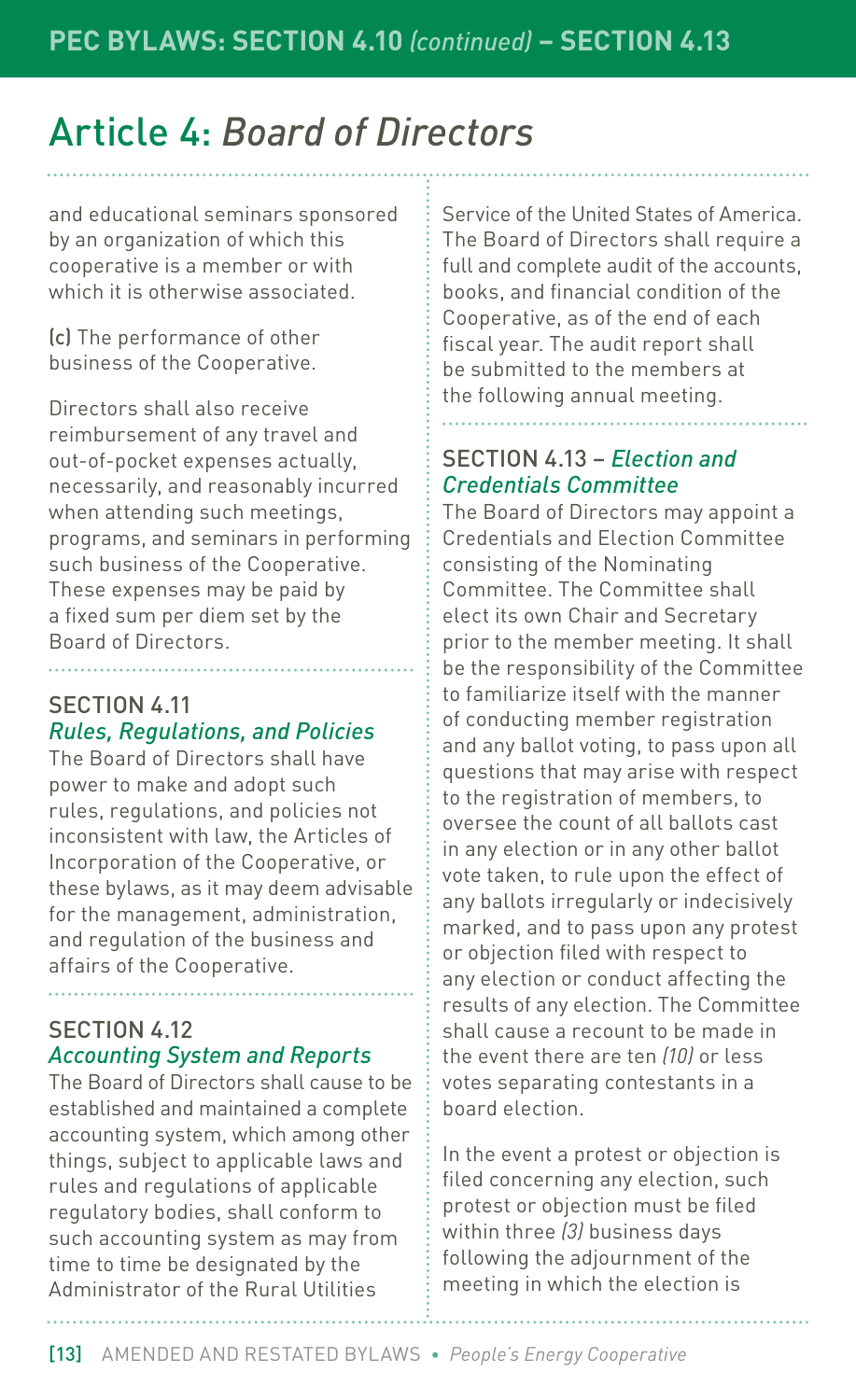## Article 5: *Meetings of Directors*

conducted. The Committee shall thereupon be reconvened, upon notice from its Chair, not less than seven *(7)* days after such protest or objection is filed. The Committee shall hear such evidence as is presented by the protester*(s)* or objector*(s)* who may be heard in person, by counsel, or both; and the Committee, by a vote of a majority of those present and voting, shall, within a reasonable time but not later than thirty *(30)* days after such hearing, render its decision in writing which may be either to affirm or change the results of the election or to set aside such election. The Committee's decision *(as reflected by a majority of those actually present and voting)* on all such matters shall be final.

#### SECTION 4.14 – *Dairyland Board*

A board member shall be appointed by the Board to serve on the Board of Dairyland Power Cooperative. A person must be on the Board to maintain the board position with Dairyland Power Cooperative.

#### **– ARTICLE 5. –**

#### SECTION 5.1 – *Regular Meetings*

A regular meeting of the Board of Directors shall be held monthly at such time and place as the Board of Directors may provide by resolution. Such regular monthly meetings may be held without notice other than such resolution fixing the time and place thereof.

#### SECTION 5.2 – *Special Meetings*

Special meetings of the Board of Directors may be called by the Chair of the Board or any three *(3)* directors. The person or persons authorized to call special meetings of the Board of Directors may fix the time and place within the State of Minnesota for the holding of any special meeting of the Board of Directors called by them.

#### SECTION 5.3 *Conduct of Board Meetings*

Any regular or special Board meeting may be held in, or out of, any state the Cooperative provides service. The meeting may be conducted with absent Directors participating, and deem present in person, through any means of communication by which all Directors participating in the Board meeting may simultaneously hear each other during the Board meeting.

#### SECTION 5.4 – *Notice*

Notice of the time, place, and purpose of any special meeting of the Board of Directors shall be given at least five *(5)* days previous thereto by written or electronic notice, delivered personally, or mailed to each director at his/her last known address. If mailed, such notice shall be deemed to be delivered when deposited in the United States mail so addressed with postage thereon prepaid. The attendance of a director at any meeting shall constitute a waiver of notice of such meeting, except in case a director shall attend a meeting for the express purpose of objecting to the transaction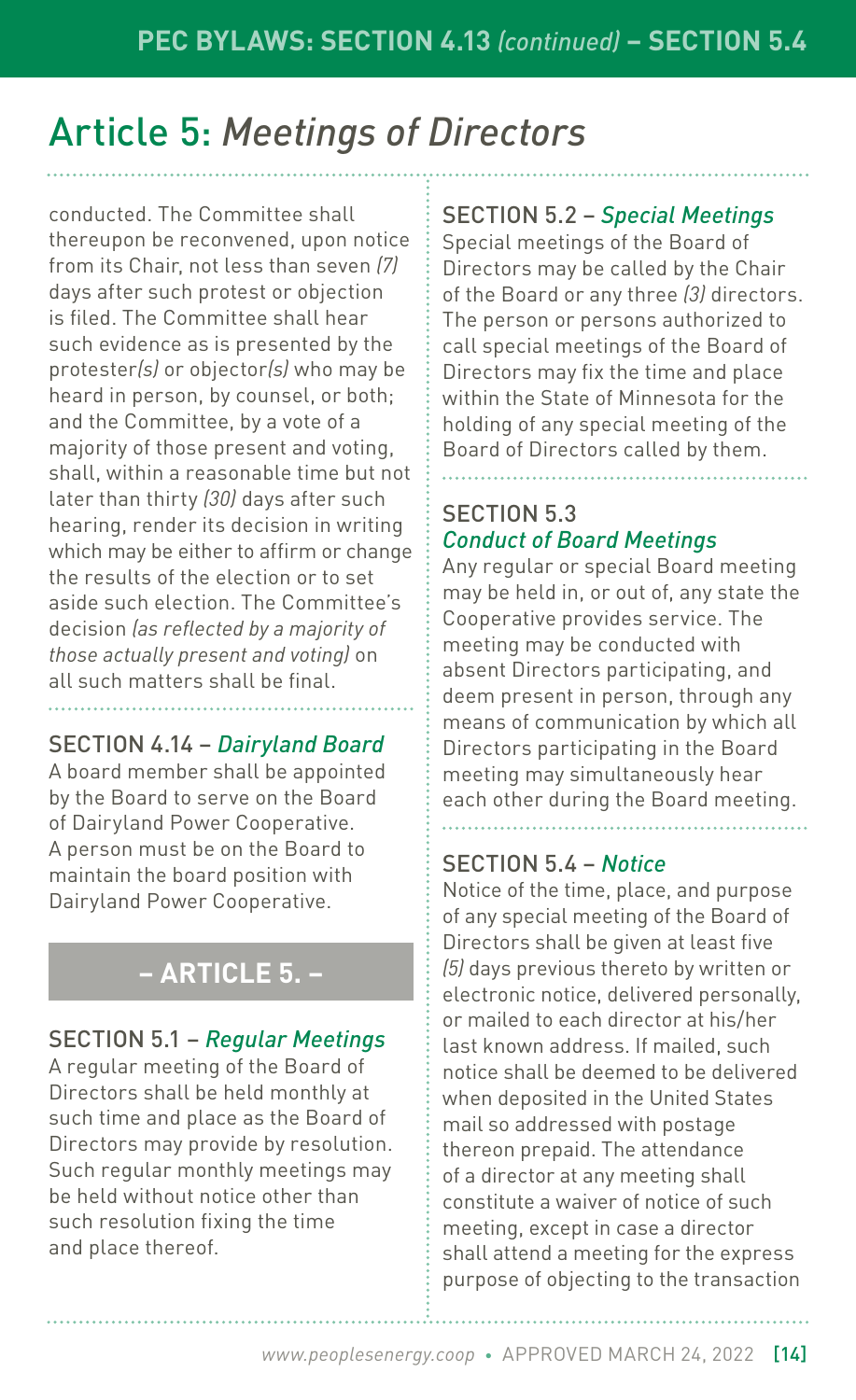## Article 6: *Officers*

of any business because the meeting shall not have been lawfully called or convened.

#### SECTION 5.5 – *Quorum*

A majority of the Board of Directors shall constitute a quorum for the transaction of business at any meeting of the Board of Directors. If less than a majority of the directors are present at said meeting, a majority of the directors present may adjourn the meeting from time to time; provided that a new notice is given to the Board of Directors specifying the time and place of such rescheduled meeting.

#### SECTION 5.6 – *Manner of Acting*

The act of the majority of the directors present at a meeting at which a quorum is present shall be the act of the Board of Directors.

#### **– ARTICLE 6. –**

#### SECTION 6.1 – *Number*

The officers of the Cooperative shall be a chair of the board, vice-chair, secretary and treasurer, and such other officers as may be determined by the Board of Directors from time to time. The offices of secretary and treasurer may be held by the same person.

#### SECTION 6.2 *Election and Term of Office*

The officers shall be elected by ballot, annually, by the Board of Directors at

the first meeting of the Board of Directors held after each annual meeting of the members. If the election of officers shall not be held at such meeting, such election shall be held as soon thereafter as convenient. Each officer shall hold office until the first meeting of the Board of Directors following the next succeeding annual meeting of the members or until his/her successor shall have been duly elected and shall have qualified, subject to the provisions of these bylaws with respect to the removal of officers.

SECTION 6.3 – *Chair of the Board* The Chair of the Board shall:

(a) Be the principal executive officer of the Cooperative and preside at meetings of the members and of the Board of Directors.

(b) Sign any deeds, mortgages, deeds of trust, notes, bonds, contracts or other instruments authorized by the Board of Directors to be executed, except in cases in which the signing and execution thereof shall be expressly delegated by the Board of Directors or by these bylaws to some other officer or agent of the Cooperative or shall be required by law to be otherwise signed or executed.

(c) In general, shall perform all duties incident to the office of Chair of the Board and such other duties as may be prescribed by the Board of Directors from time to time.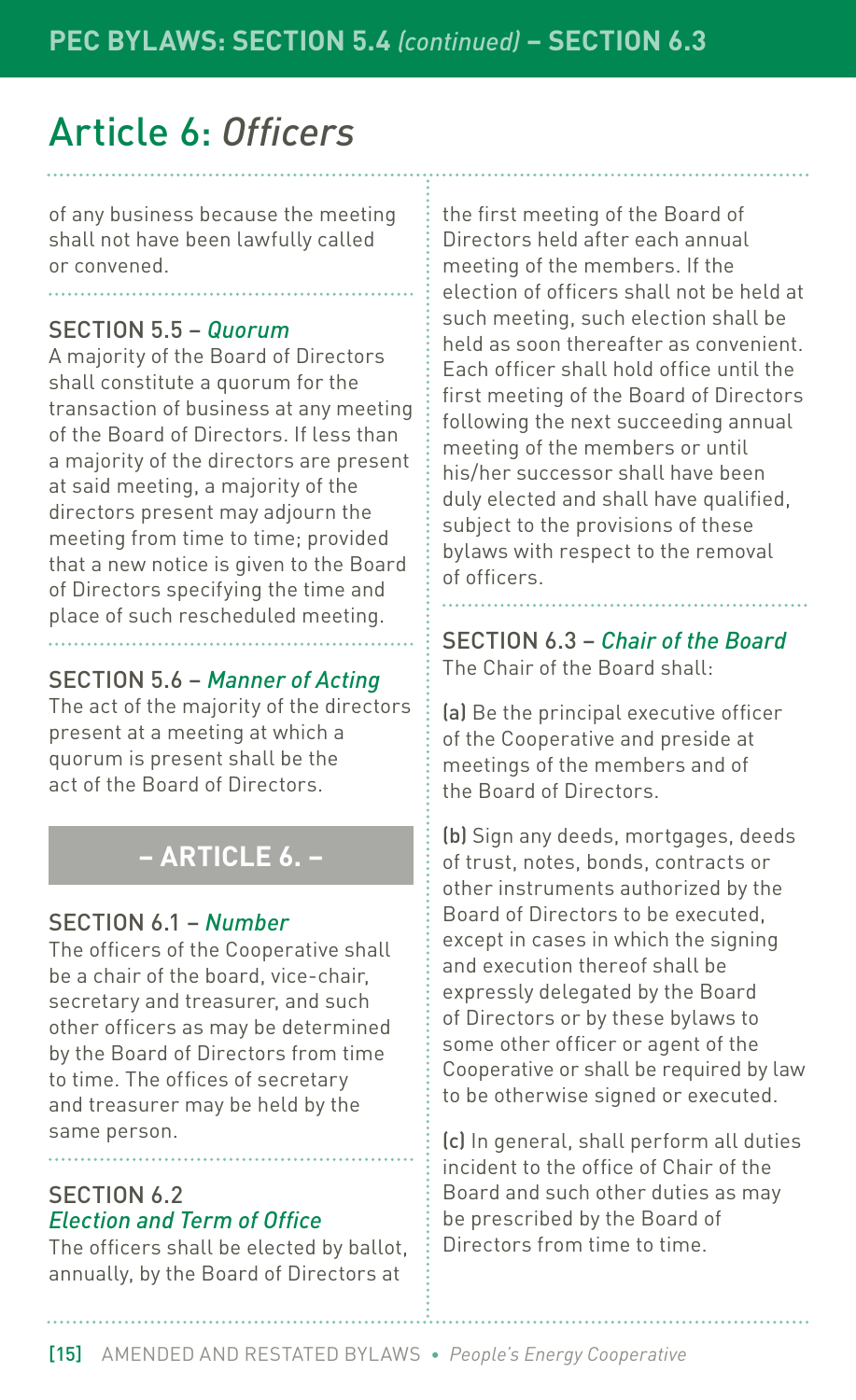## Article 6: *Officers*

#### SECTION 6.4 *Vice-Chair of the Board*

In the absence of the Chair or in the event of his/her inability or refusal to act, the Vice-Chair shall perform the duties of the Chair and, when so acting, shall have all the powers of and be subject to all the restrictions upon the Chair and shall perform such other duties as from time to time may be assigned to him/her by the Board of Directors.

#### SECTION 6.5 – *Secretary*

The secretary shall be responsible for:

(a) Ensuring minutes are kept of the meetings of the members and the Board of Directors.

(b) Seeing that all notices are duly given in accordance with these bylaws or as required by law.

(c) Oversight of the corporate records and of the seal of the Cooperative, and ensuring the seal of the Cooperative is affixed, if necessary, to all documents, the execution of which, under seal, is duly authorized in accordance with the provisions of these bylaws.

(d) Requiring the Cooperative to keep on file at all times a complete copy of the Bylaws of the Cooperative containing all amendments thereto, which copy shall always be open to the inspection of any member, and at the expense of the Cooperative forward a copy of the Bylaws and of all amendments thereto to each member; and in general, perform all duties to the office of secretary and

such other duties as from time to time may be assigned to him/her by the Board of Directors.

#### SECTION 6.6 – *Treasurer* The treasurer shall be responsible for:

(a) Oversight of all funds and securities of the Cooperative.

(b) Oversight of a system for receiving and giving receipts for monies due and payable to the Cooperative from any source whatsoever, and oversight of depositing all such monies in the name of the Cooperative in investment or financial institutions that are federally insured as shall be selected in accordance with the provisions of these bylaws.

(c) Generally, performing all the duties incident to the office of treasurer and such other duties as from time to time may be assigned to him/her by the Board of Directors.

#### SECTION 6.7 – *President and Chief Executive Officer (CEO)*

The Board of Directors shall appoint a president and CEO and a chief financial officer *(CFO)* as executive officers who may be, but who shall not be required to be, a member of the Cooperative. The President and CEO and the CFO shall perform such duties as the Board of Directors may from time to time require of him/her and shall have such authority as the Board of Directors may from time to time vest in him/her.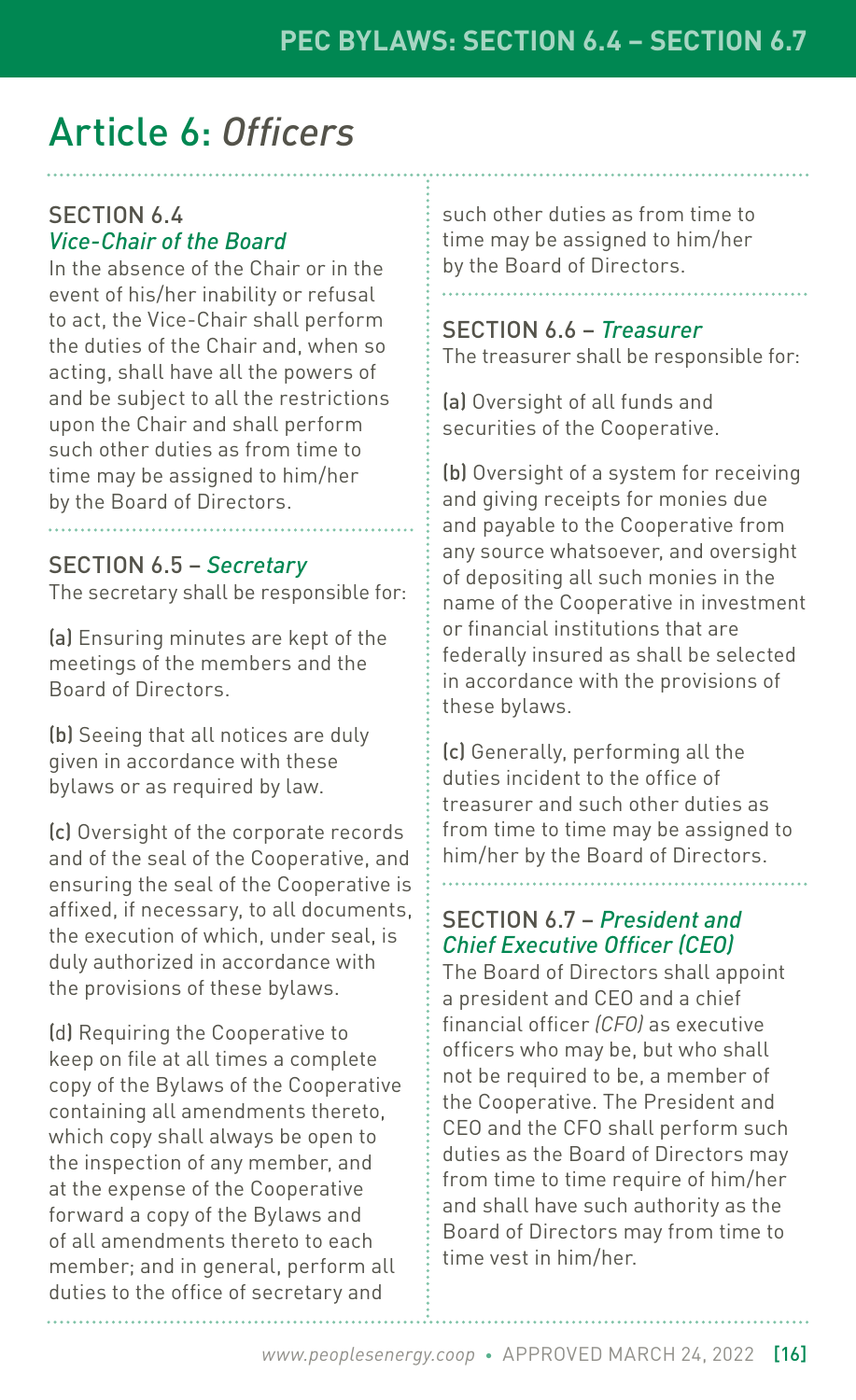## Article 7: *Contracts, Checks, and Deposits*

#### SECTION 6.8 *Bonds or Insurance of Officers*

The Board of Directors shall require the Treasurer or any other officer or employee of the Cooperative charged with responsibility for the custody of any of its funds or property to be bonded or insured in such sum and with such surety as the Board of Directors shall determine. The Board of Directors in its discretion may also require any officer, agent, or employee of the Cooperative to be bonded or insured in such amount and with such surety as it shall determine.

#### SECTION 6.9 – *Compensation*

The compensation, if any, of any officer, agent or employee who is also a director or close relative of a director shall be determined by the Board of Directors; and the powers, duties, and compensation of any other officers, agents and employees shall be fixed by the Board of Directors.

#### SECTION 6.10 – *Reports*

The officers of the Cooperative shall submit at each annual meeting of the members, reports covering the business of the Cooperative for the previous fiscal year and showing the condition of the Cooperative at the close of such fiscal year.

#### **– ARTICLE 7. –**

#### SECTION 7.1 – *Contracts*

Except as otherwise provided in these bylaws, the Board of Directors may authorize any officer or officers, agent or agents to enter into any contract or execute and deliver any instrument in the name and on behalf of the Cooperative and such authority may be general or confined to specific instances.

#### SECTION 7.2 – *Checks, Drafts, etc.*

All checks, drafts, or other orders for payment of money and all notes, bonds, or other evidences of indebtedness issued in the name of the Cooperative shall be signed by such officer or officers, agent or agents, employee or employees of the Cooperative and in such manner as shall from time to time be determined by resolution of the Board of Directors.

#### SECTION 7.3 – *Deposits*

All funds of the Cooperative shall be deposited from time to time to the credit of the Cooperative in such investment or financial institutions that are federally insured as the Board of Directors may determine.

#### **– ARTICLE 8. –**

#### SECTION 8.1 – *Interest or Dividends on Capital Prohibited*

The Cooperative shall at all times be operated on a cooperative nonprofit basis for the mutual benefit of its members. No interest or dividends shall be paid or payable by the Cooperative on any capital furnished by its members.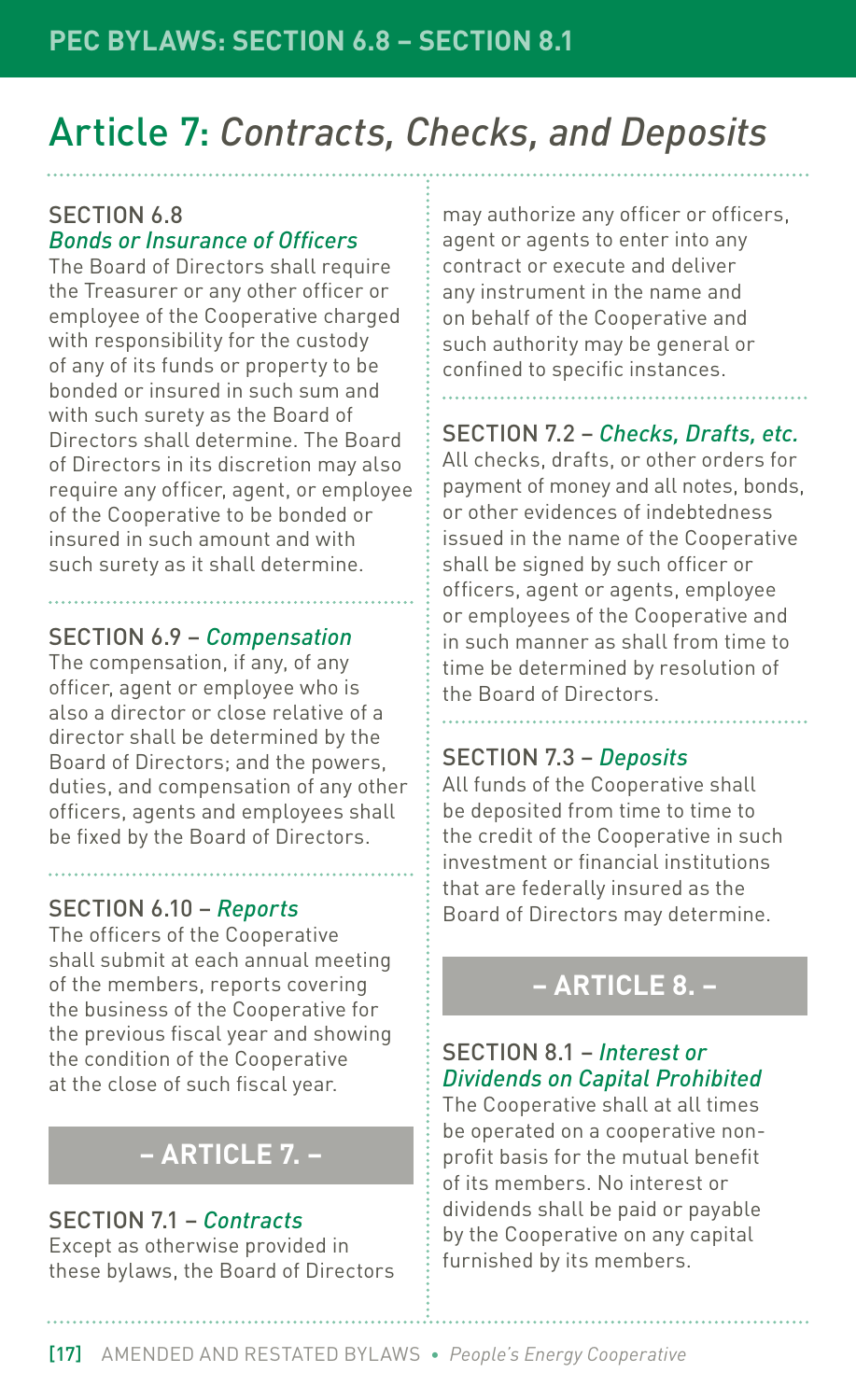## Article 8: *Non-Profit Operation*

#### SECTION 8.2 – *Member Capital in Connection with Furnishing Electrical Energy*

(a) In the furnishing of electric energy, the Cooperative's operations shall be conducted so that all members, through their patronage, furnish capital for the Cooperative. In order to induce patronage and to assure that the Cooperative will operate on a non-profit basis, the Cooperative is obligated to account on a patronage basis to all its members for all amounts received and receivable from the furnishing of electrical energy in excess of operating costs and expenses properly chargeable against the furnishing of electrical energy. All such amounts in excess of operating costs and expenses are received with the understanding that they are furnished by members as capital. The Cooperative is obligated to pay by credits to a capital account for each member all such amounts, from the furnishing of electric energy, in excess of operating costs and expenses.

The books and records of the Cooperative shall be set up and kept in such a manner that at the end of each fiscal year the amount of capital, if any, so furnished by each member is clearly reflected and credited in an appropriate record to the capital account of each member, and the Cooperative shall within a reasonable time after the close of the fiscal year notify each member of the amount of capital so credited to his/her/its account.

All such amounts credited to the capital account of any member shall have the same status as though they have been paid to the member in cash in pursuance of a legal obligation to do so and the member had then furnished the Cooperative corresponding amounts for capital.

(b) In the event of dissolution or liquidation of the Cooperative, after all outstanding indebtedness of the Cooperative shall have been paid, outstanding capital credits shall be retired without priority on a pro-rata basis.

(c) If, from time to time, prior to dissolution or liquidation, the Board of Directors shall determine that the financial condition of the Cooperative will not be impaired thereby, the capital credited to member's accounts may be retired in full or in part. The repayment of capital credits pursuant to this provision shall be as determined by the policy of People's Cooperative Services as set from time to time by its Board of Directors.

(d) In no event shall any capital be retired contrary to the provisions of any unsatisfied mortgage executed by the Cooperative. Capital credited to the account of each member shall be assignable only on the books of the Cooperative pursuant to written instruction from the assignor and only to successors in interest or successors in occupancy in all or a part of such member's premises served by the Cooperative unless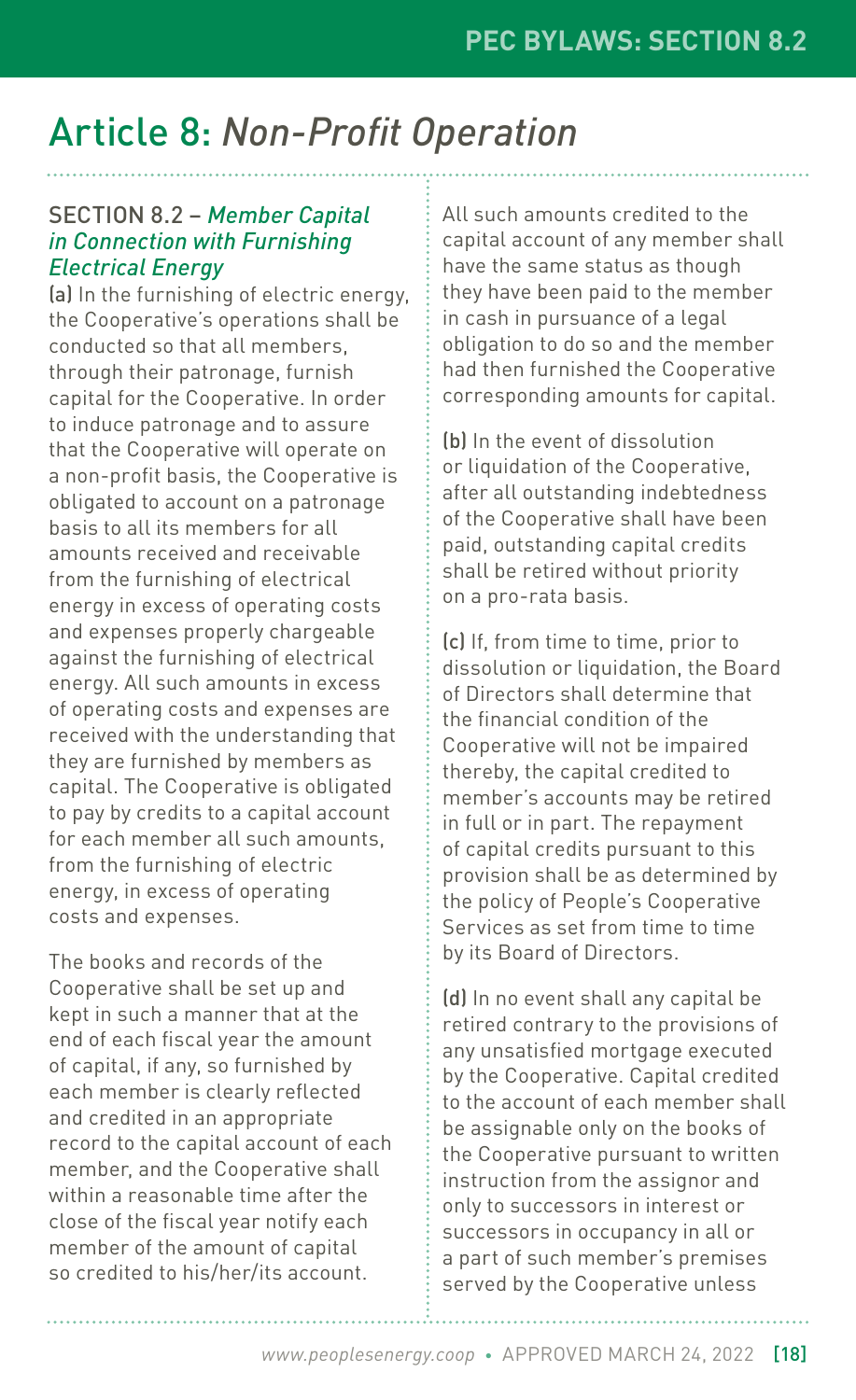## Article 8: *Non-Profit Operation*

the Board of Directors, acting under policies or general application, shall determine otherwise.

(e) The Board of Directors shall have the power to adopt rules providing for the separate retirement of that portion *("power supply portion")* of capital credited to the accounts of members which corresponds to capital credited to the account of the Cooperative by an organization furnishing electric service to the Cooperative. Such rules shall:

i Establish a method for determining the power supply portion of capital credited to each member for each applicable fiscal year.

ii Provide for separate identification on the Cooperative's books of the power supply portion of capital credited to the Cooperative's members.

iii Provide for appropriate notifications to members with respect to the power supply portion of capital credited to their accounts.

iv Preclude a general retirement of the power supply portion of capital credited to members for any fiscal year prior to the general retirement of other capital credited to members for the same year or of any capital credited to members for any prior fiscal year, except as otherwise provided in these bylaws.

(f) The Board of Directors, at its discretion, shall have the power upon the death of any member, who was a natural person, if the legal representatives of his/her estate shall request in writing that the capital credited to any such member be retired prior to the time such capital would otherwise be retired under the provisions of the Bylaws, to retire capital credited to any such member immediately upon such terms and conditions as the Board of Directors, acting under policies of general application, and the legal representatives of such member's estate shall agree upon; provided, however, that the financial condition of the Cooperative will not be impaired thereby.

#### SECTION 8.3 – *Patronage Refunds in Connection with Furnishing Other Services*

In the event that the Cooperative should engage in the business of furnishing goods or services other than electrical energy, all amounts received and receivable there from which are in excess of costs and expenses properly chargeable against the furnishing of such goods or services shall, insofar as permitted by law, be pro-rated annually on a patronage basis and returned to those members from whom such amounts were obtained, or may be used by the Cooperative as permanent, non-allocated capital. In addition, all amounts allocated to the Cooperative from other organizations that furnish services, supplies or products to the Cooperative may be allocated annually and returned to the patrons of this Cooperative, or may be used by the Cooperative as permanent,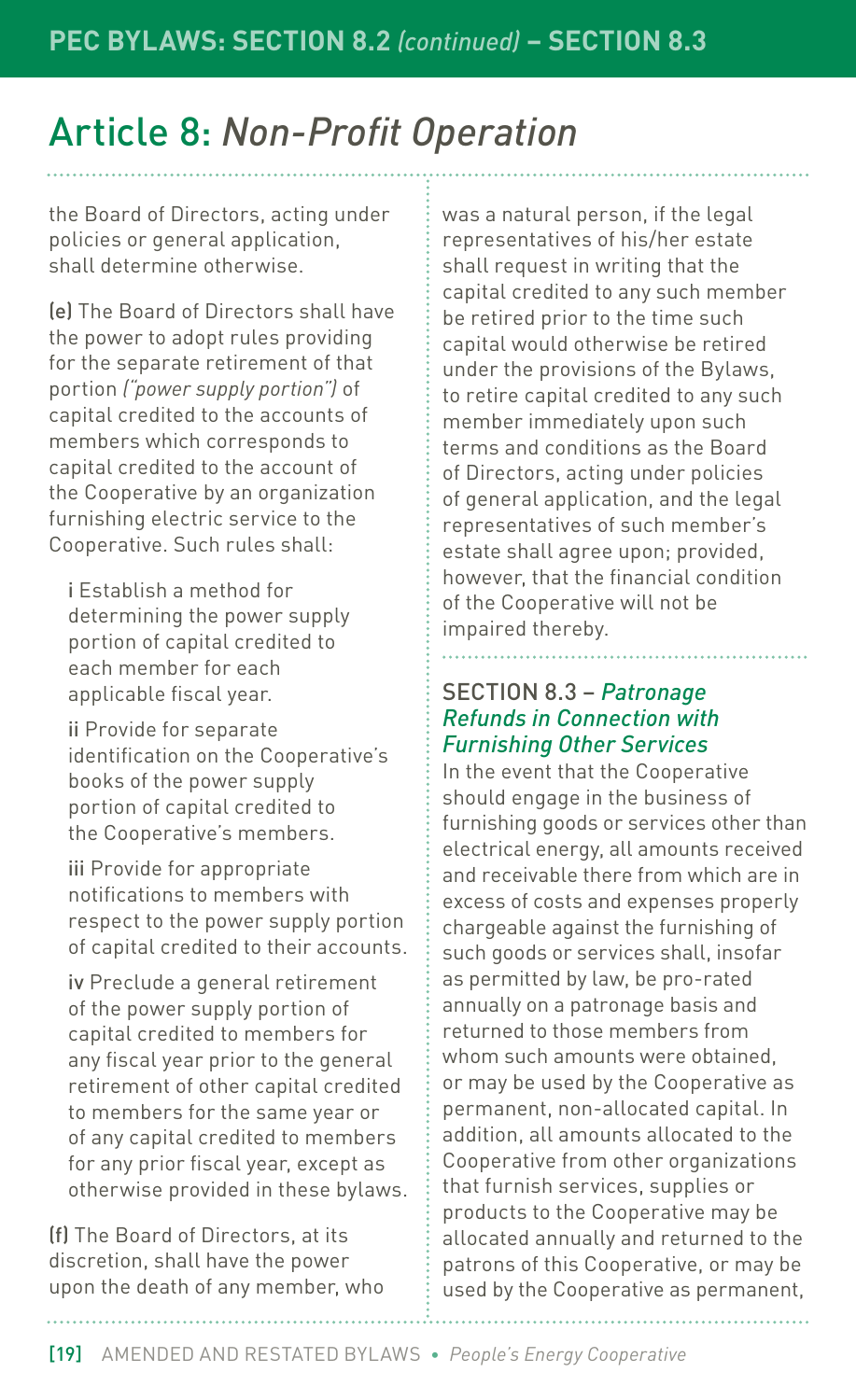## Article 9: *Disposition of Property*

non-allocated capital. The Board of Directors shall determine the method, basis, priority, and order of retirement, if any, for all such amounts heretofore and hereafter allocated to the patrons of this Cooperative.

#### **– ARTICLE 9. –**

#### ARTICLE 9 *Disposition of Property and Other Significant Acts*

The Cooperative may not:

(a) Sell, mortgage, lease, or exchange more than twenty-five *(25%)* percent of its facilities, property rights, privileges, and franchises with no offsetting exchange of facilities.

(b) Merge with or consolidate into another entity that is not a rural electric cooperative association within the meaning of the Rural Electrification Act of 1936.

(c) Dissolve the Cooperative, without authorization for the above act(s) obtained by the affirmative vote of the holders of two-thirds *(2/3) (if for sale, mortgage, lease or exchange)* or a majority *(if for merger, consolidation or dissolution)* of the members given at a members meeting duly called for that purpose, or obtained by the written consent of the holders of said two-thirds *(2/3)* or said majority of the members provided that such affirmative vote or written consent of the members shall also represent the affirmative vote or written consent of at least two-thirds *(2/3)* or a majority of the

individual members of the Cooperative, depending on the approval ratio required.

The Board of Directors without authorization by the members shall have full power and authority to borrow money from the United States of America or any agency or instrumentality thereof or from any other lender and in connection with such borrowing to authorize the making and issuance of bonds, notes or other evidence of indebtedness and to secure the payment thereof, to authorize the execution and delivery of a mortgage or mortgages, or a deed or deeds of trust upon, or the pledging or encumbrancing of any or all of the property, assets, rights, privileges, licenses, franchises, and permits of the Cooperative, whether acquired or to be acquired, and wherever situated all upon such terms and conditions as the Board of Directors shall determine.

For purposes of this Article, a merger with or consolidation into another rural electric cooperative association shall not be deemed a sale, mortgage, lease, or exchange.

Other provisions of these bylaws notwithstanding, any repeal, amendment, or alteration of this Article that would result in a change in the member approval requirements for acts described herein, must be approved by at least twenty-five *(25%)* percent of all members of the Cooperative. The Board of Directors shall submit any actions referred to in this Article to a vote by the members of the Cooperative.

*www.peoplesenergy.coop* • APPROVED MARCH 24, 2022 [20]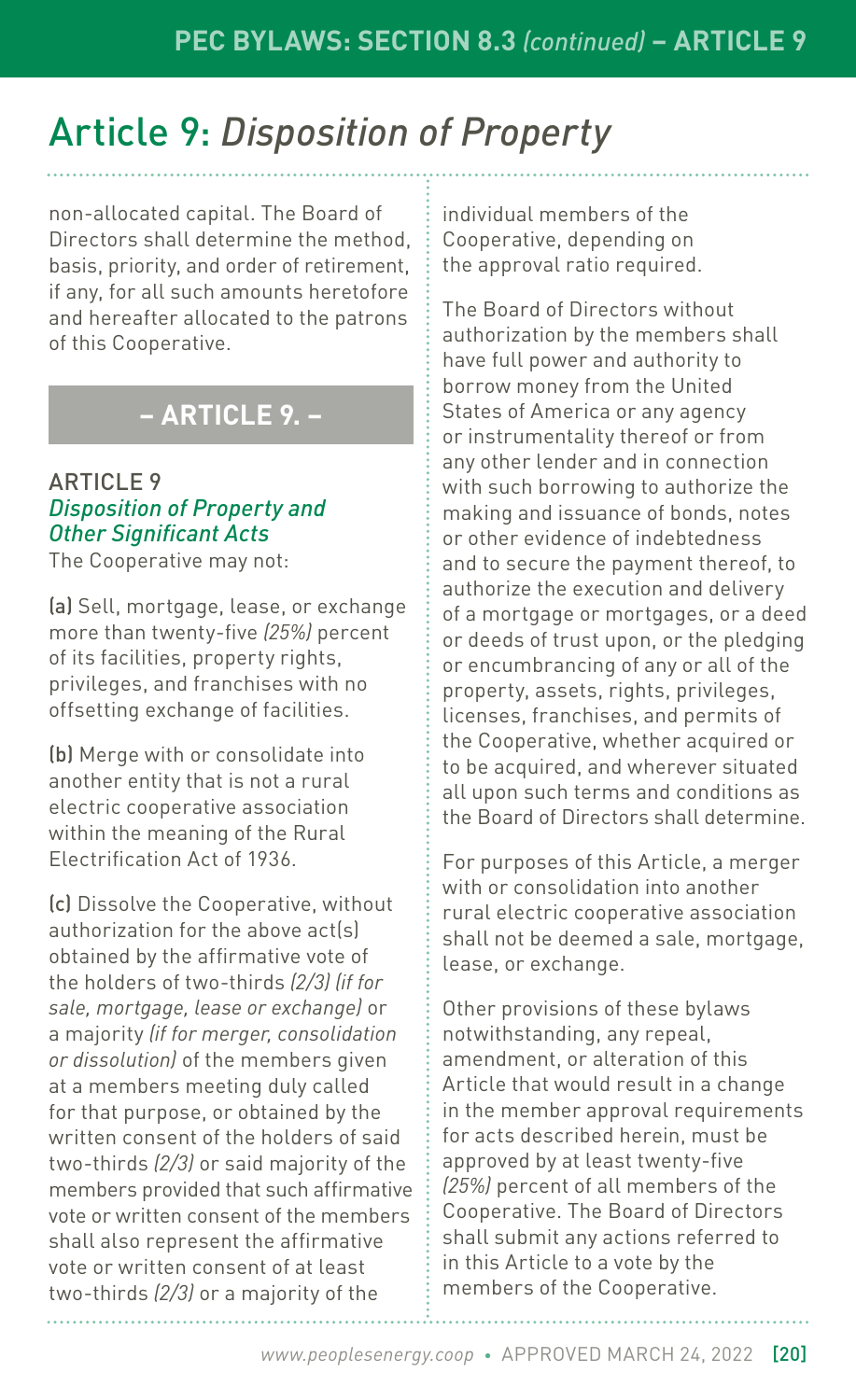## Article 10: *Waiver of Notice*

Any member or director may waive, in writing, any notice of meetings required to be given by law, the Articles of Incorporation, or these bylaws. In case of a joint membership, a waiver of notice signed by any joint member shall be deemed a waiver of notice of such meeting by both joint members.

## Article 11: *Fiscal Year*

The fiscal year of the Cooperative shall begin on the first day of January of each year and end on the last day of December of the same year.

## Article 12: *Membership in Other Organizations*

The Cooperative may, upon the authorization of the Board of Directors, purchase stock and/or become a member of any corporation or organization.

## Article 13: *Seal*

The corporate seal of the Cooperative shall be in the form of a circle and shall have inscribed thereon the name of the Cooperative and the words "Corporate Seal, Minnesota."

## Article 14: *Amendment*

These bylaws may be altered, amended or repealed by the members of the Cooperative at any regular or special meeting. The notice of the meeting shall contain a copy of the proposed amendment, alteration, or repeal to be considered at the meeting.

In the event the proposed amendment comes from a member rather than from the Board of Directors, the following shall apply:

(a) Any proposed bylaw or bylaw change shall be submitted to the Board of Directors at least ninety *(90)* days prior to the annual or special meeting at which the bylaw change is to be addressed.

(b) The Board of Directors shall present at the meeting and/or before such meeting any additional information deemed necessary for a fair presentation of the proposed bylaw amendment to the membership.

(c) The Board of Directors shall present a recommendation in favor of, opposed to, or to postpone action on the proposed bylaw amendment.

[21] AMENDED AND RESTATED BYLAWS • *People's Energy Cooperative*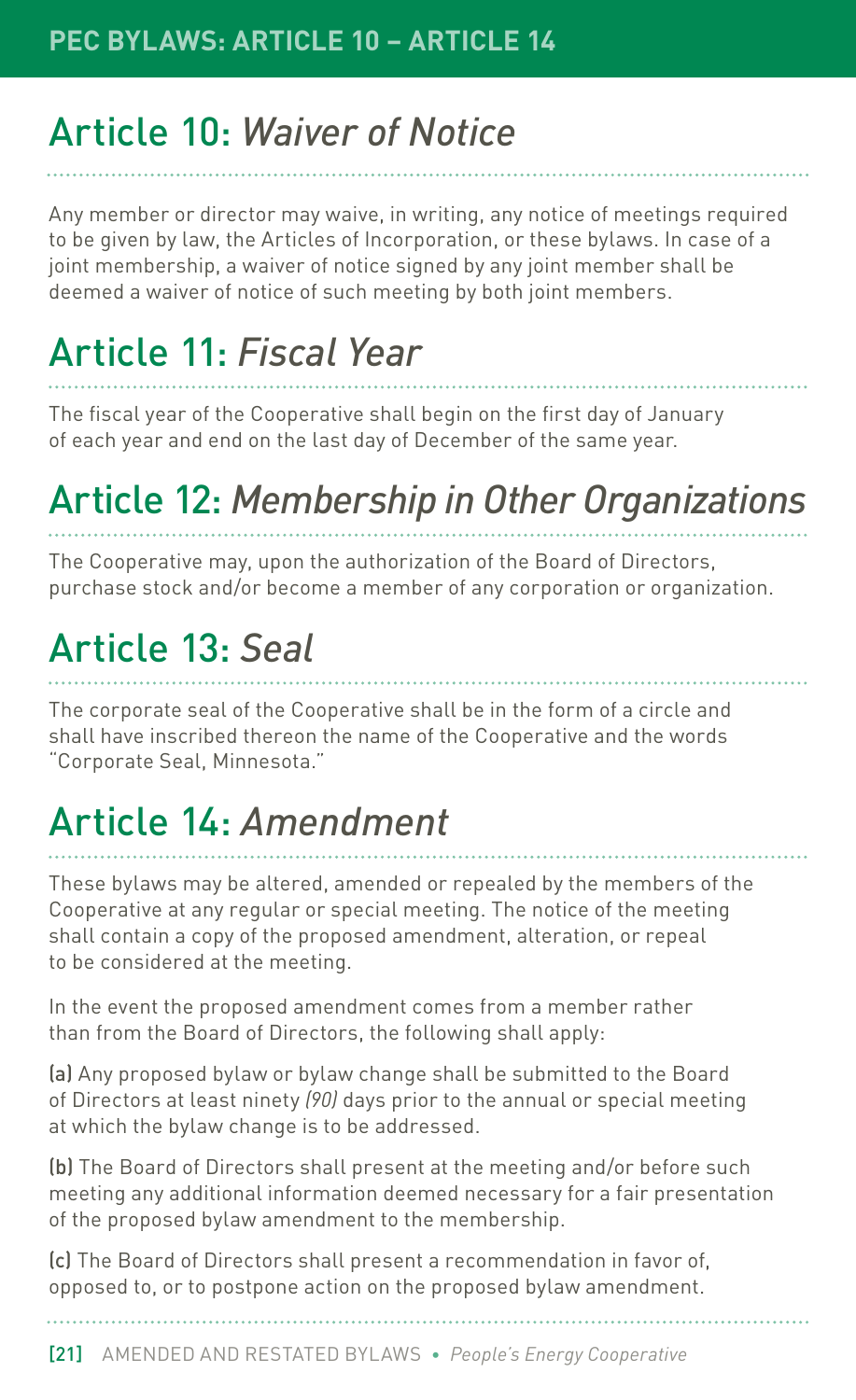# **PEC BYLAWS** – Notes – ........................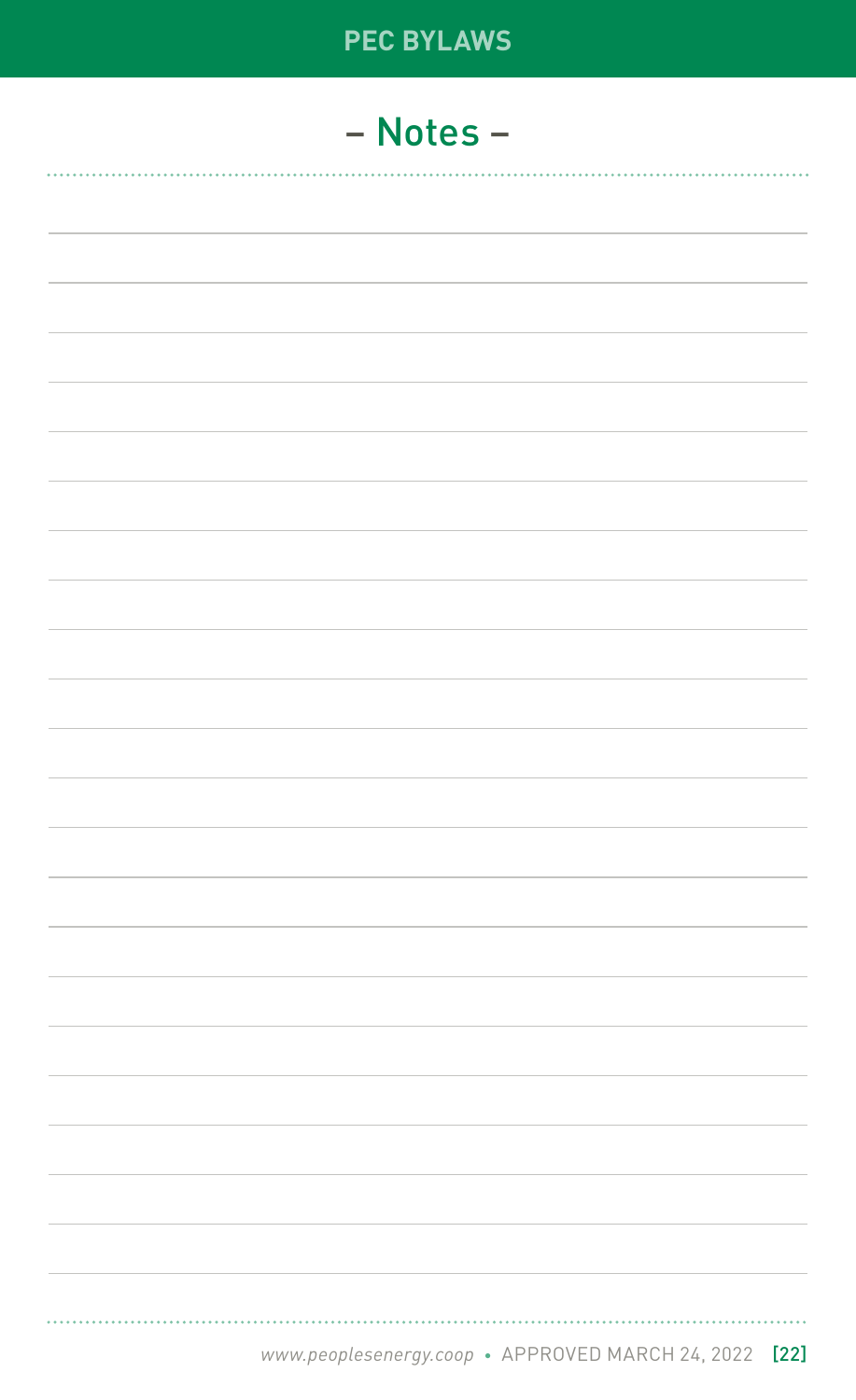| <b>PEC BYLAWS</b> |
|-------------------|
| - Notes -         |
|                   |
|                   |
|                   |
|                   |
|                   |
|                   |
|                   |
|                   |
|                   |
|                   |
|                   |
|                   |
|                   |
|                   |
|                   |
|                   |
|                   |
|                   |
|                   |
|                   |
|                   |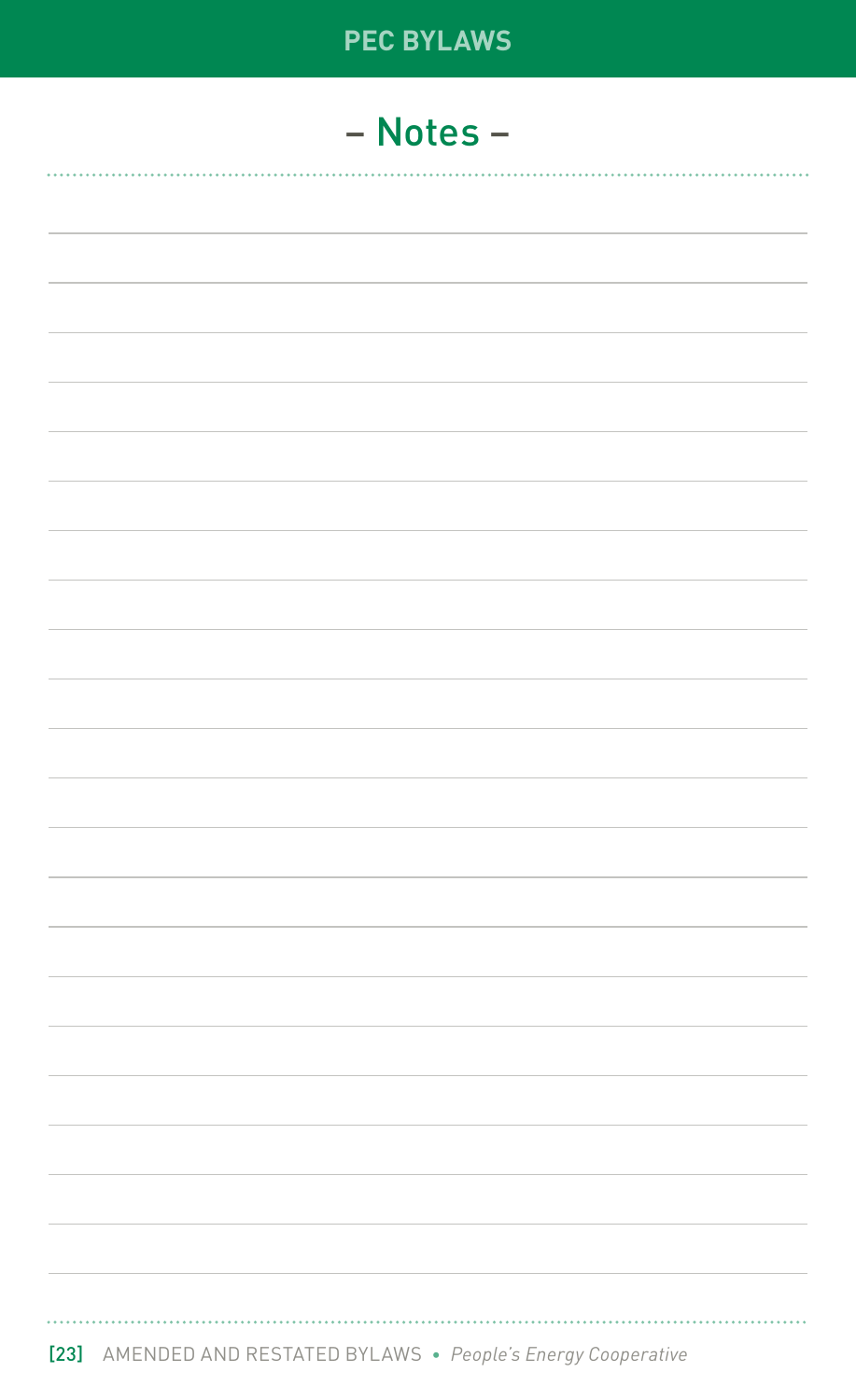

## the seven COOPERATIVE PRINCIPLES

- **1.** *Open and Voluntary Membership:* Membership in a cooperative is open to all persons who can reasonably use its services and stand willing to accept the responsibilities of membership, regardless of race, religion, gender, or economic circumstances.
- **2.** *Democratic Member Control:* Cooperatives are democratic organizations controlled by their members, who actively participate in setting policies and making decisions. Elected representatives *(directors/trustees)* are elected from among the membership and are accountable to the membership. In primary cooperatives, members have equal voting rights *(one member, one vote)*; cooperatives at other levels are organized in a democratic manner.
- **3.** *Members' Economic Participation:* Members contribute equitably to, and democratically control, the capital of their cooperative. At least part of that capital remains the common property of the cooperative. Members allocate surpluses for any or all of the following purposes: developing the cooperative; setting up reserves; benefiting members in proportion to their transactions with the cooperative; and supporting other activities approved by the membership.
- **4.** *Autonomy and Independence:* Cooperatives are autonomous, self-help organizations controlled by their members. If they enter into agreements with other organizations, including governments, or raise capital from external sources, they do so on terms that ensure democratic control as well as their unique identity.
- **5.** *Education, Training, and Information:* Education and training for members, elected representatives *(directors/trustees)*, CEOs, and employees help them effectively contribute to the development of their cooperatives. Communications about the nature and benefits of cooperatives, particularly with the general public and opinion leaders, helps boost cooperative understanding.
- **6.** *Cooperation Among Cooperatives:* By working together through local, national, regional, and international structures, cooperatives improve services, bolster local economies, and deal more effectively with social and community needs.
- **7.** *Concern for Community:* Cooperatives work for the sustainable development of their communities through policies supported by the membership.